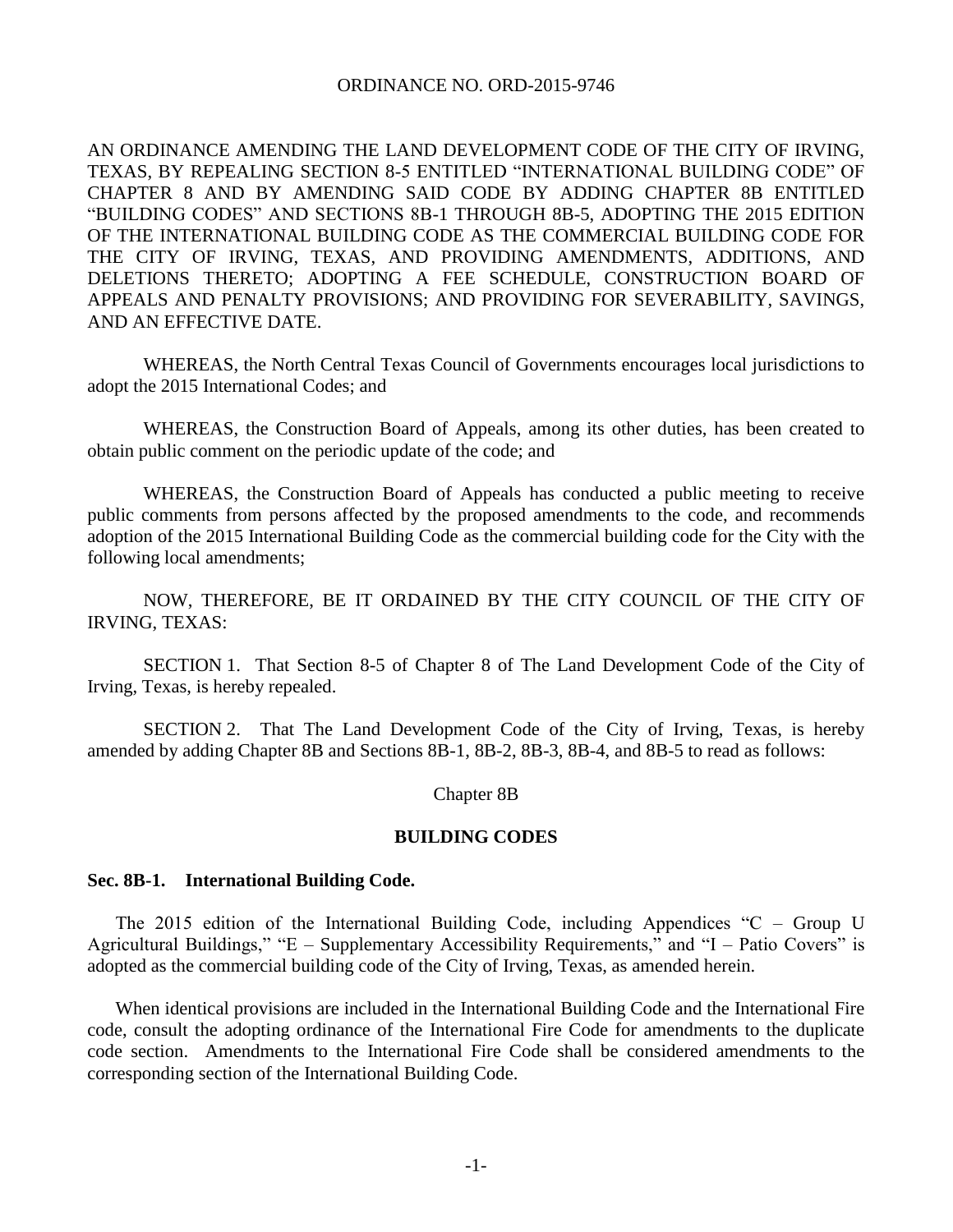# **Sec. 8B-2. Amendments, additions, and deletions to the 2015 edition of the International Building Code.**

(a) Amendments included in this section are intended to be specific code provisions. If there is a conflict between a provision in the published 2015 International Building Code and this section, the specific provisions of this section shall control.

(b) The following table contains the local amendments to the International Building Code, which is modified as set forth herein:

- (1) When identified by the letter "R," the corresponding section of the 2015 International Building Code is deleted in its entirety and replaced by the local amendment as set forth in Column 3 of the table below.
- (2) When identified by the letter "S," the corresponding section of the 2015 International Building Code is supplemented by the additional provision as set forth in Column 3 of the table below.
- (3) When identified by the letter "M," the corresponding section of the 2015 International Building Code is modified by amending the language of the provision to read as set forth in Column 3 of the table below.

Table Legend:

Column 1: Item Reference Number

Column 2: Related code section/caption

Column 3: Amended code provision

Column 4: "R" – 2015 International Building Code section is replaced by the provision in Column 3; "S" – 2015 International Building Code section is supplemented by the provision in Column 3; "M" – 2015 International Building Code section is modified by the provision in Column 3.

## TABLE OF LOCAL AMENDMENTS TO THE 2015 INTERNATIONAL BUILDING CODE

|   | <b>IBC</b> 101.4<br>Referenced codes<br>and standards | Codes when specifically adopted, and standards referenced in the codes shall<br>be considered part of the requirements of the code to the prescribed extent of<br>each such reference and as further regulated in the codes. Whenever<br>amendments have been adopted to the referenced codes and standards, each<br>reference to said code and standard shall be considered to reference the<br>amendments as well.<br>Any reference made to NFPA 70 or the Electrical Code shall mean the<br>a.<br>Electrical Code as adopted.<br>The provisions of the Electrical Code shall apply to both the residential<br>b.<br>and commercial installation of electrical systems, including alterations,<br>repairs, replacement, equipment, appliances, fixtures, fittings and<br>appurtenances thereto. | R |
|---|-------------------------------------------------------|---------------------------------------------------------------------------------------------------------------------------------------------------------------------------------------------------------------------------------------------------------------------------------------------------------------------------------------------------------------------------------------------------------------------------------------------------------------------------------------------------------------------------------------------------------------------------------------------------------------------------------------------------------------------------------------------------------------------------------------------------------------------------------------------------|---|
| 2 | <b>IBC</b> 103.1<br>Department of<br>building safety  | Wherever the term "department of building safety" is used, it shall mean the<br>department of inspections.                                                                                                                                                                                                                                                                                                                                                                                                                                                                                                                                                                                                                                                                                        | M |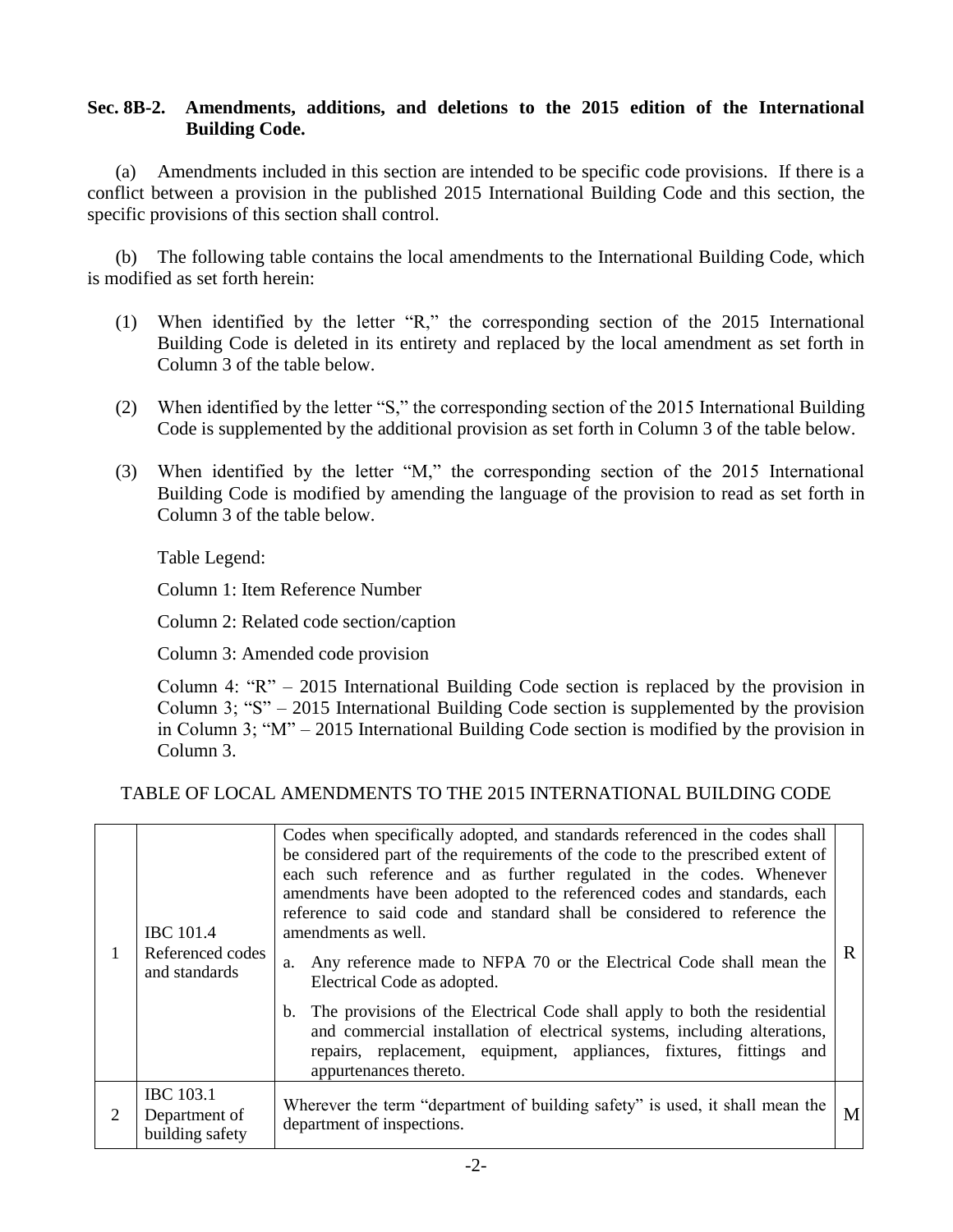| 3                                                                                                                                                                                                                                                                                                                                                                                                                                                                                                                                                                                   | <b>IBC</b> 104.2<br>Applications and<br>permits | Construction in flood hazard areas shall be in conformance with Chapter 47<br>"Flood Damage Prevention" of The Irving Land Development Code of the<br>$\mathbf{R}$<br>City of Irving, Texas.                                                                                                                                                                                                                                                                                                                                                                                                                                                                                                                                                                                                                                                                     |        |  |
|-------------------------------------------------------------------------------------------------------------------------------------------------------------------------------------------------------------------------------------------------------------------------------------------------------------------------------------------------------------------------------------------------------------------------------------------------------------------------------------------------------------------------------------------------------------------------------------|-------------------------------------------------|------------------------------------------------------------------------------------------------------------------------------------------------------------------------------------------------------------------------------------------------------------------------------------------------------------------------------------------------------------------------------------------------------------------------------------------------------------------------------------------------------------------------------------------------------------------------------------------------------------------------------------------------------------------------------------------------------------------------------------------------------------------------------------------------------------------------------------------------------------------|--------|--|
| $\overline{4}$                                                                                                                                                                                                                                                                                                                                                                                                                                                                                                                                                                      | IBC 104.10.1<br>Flood hazard<br>areas           | Construction in flood hazard areas shall be in conformance with Chapter 47<br>"Flood Damage Prevention" of The Irving Land Development Code of the<br>R<br>City of Irving, Texas.                                                                                                                                                                                                                                                                                                                                                                                                                                                                                                                                                                                                                                                                                |        |  |
| 5                                                                                                                                                                                                                                                                                                                                                                                                                                                                                                                                                                                   | <b>IBC 105</b><br>Permits                       | Dormant permit applications. Permits that have been<br>a.<br>approved for which payment has not been received within 14 days may be<br>cancelled.<br>Lack of progress. Permits may be cancelled for a lack of<br>b.<br>reasonable progress comparable to similar projects.<br>Accessory buildings. A permit issued for the construction<br>c.<br>of an accessory building shall be valid for a period of 3 months from the<br>date of issuance. The building official shall be authorized to extend this<br>initial 3-month period for one additional 3-month period after a<br>determination that the property complies with all city ordinances.                                                                                                                                                                                                               | S      |  |
| 6                                                                                                                                                                                                                                                                                                                                                                                                                                                                                                                                                                                   | <b>IBC</b> 105.2<br>Work exempt<br>from permit  | One-story detached accessory structures used as tool and storage sheds,<br>a.<br>playhouses, and similar uses, not exceeding 6 feet in any dimension<br>(includes height measured from adjacent grade to the highest point of the<br>roof).<br>Fences require permits in accordance with Chapter 15 "Fences" of The<br>b.<br>Land Development Code of the City of Irving, Texas.<br>Installation or repair of retaining walls which are not over 30 inches in<br>$c_{\cdot}$<br>height of exposed face, unless supporting a surcharge or impounding Class<br>I, II, or III-A liquids.<br>Sidewalks not exceeding 4 feet in width, which are:<br>d.<br>1)<br>On private property;<br>2)<br>Not more than 30 inches above adjacent grade; and<br>3)<br>Not over any basement or story below.<br>Paving or driveways, which are:<br>e<br>On private property;<br>1) | M      |  |
| 7                                                                                                                                                                                                                                                                                                                                                                                                                                                                                                                                                                                   | <b>IBC 109</b><br>Fees                          | Not exceeding 1,000 square feet in area;<br>2)<br>Not creating or reconfiguring parking spaces; and<br>3)<br>Not replacing any required landscape area.<br>4)<br>Swings and other playground equipment other than indoor children's play<br>f.<br>structures as regulated by this code.<br>Refer to Section 8B-3 of Chapter 8B of The Land Development Code of the<br>City of Irving, Texas.                                                                                                                                                                                                                                                                                                                                                                                                                                                                     | M<br>S |  |
| Certificate of use. No lot or tract of property upon which there has been no<br>a.<br>building or structure constructed shall be used or occupied, and no change in<br><b>IBC 111</b><br>the existing use of the property or portion thereof shall be made until the<br>Certificate of<br>building official has issued a certificate of use.<br>8<br>occupancy<br>Letter of compliance. The building official shall issue a letter of compliance<br>b.<br>for buildings which have received shell construction final inspections from<br>both the inspections and fire departments. |                                                 | S                                                                                                                                                                                                                                                                                                                                                                                                                                                                                                                                                                                                                                                                                                                                                                                                                                                                |        |  |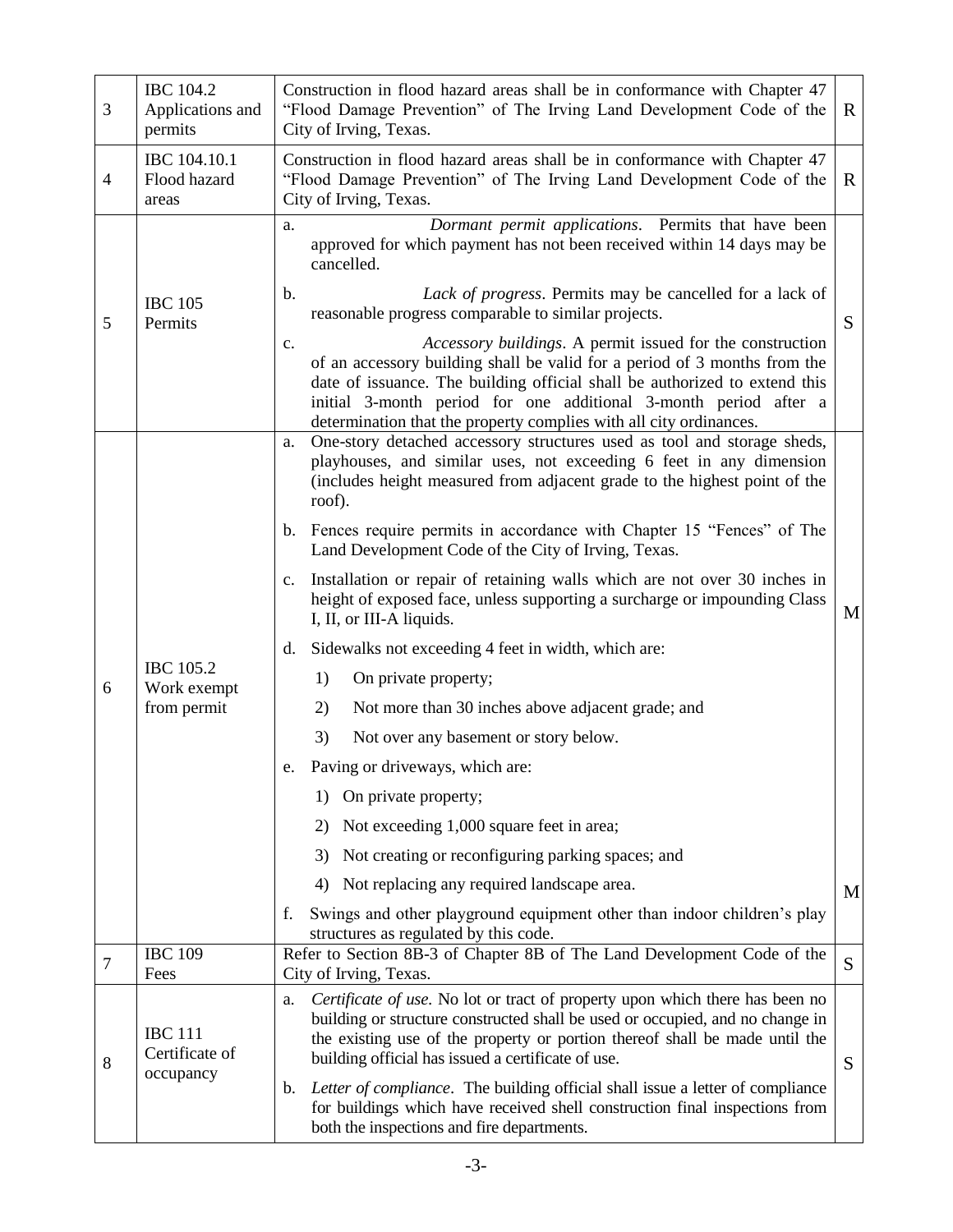| 9  | <b>IBC 111.2</b><br>Certificate issued                | The name of the tenant is required to be provided on certificate of occupancy<br>S<br>applications.                                                                                                                                                                                                                                                                                                                                                                                                                                                                                                                                                                                                                                                                                                                 |             |
|----|-------------------------------------------------------|---------------------------------------------------------------------------------------------------------------------------------------------------------------------------------------------------------------------------------------------------------------------------------------------------------------------------------------------------------------------------------------------------------------------------------------------------------------------------------------------------------------------------------------------------------------------------------------------------------------------------------------------------------------------------------------------------------------------------------------------------------------------------------------------------------------------|-------------|
| 10 | <b>IBC 113</b><br>Board of appeals                    | Refer to Section 8B-4 of Chapter 8B of The Land Development Code of the<br>City of Irving, Texas.                                                                                                                                                                                                                                                                                                                                                                                                                                                                                                                                                                                                                                                                                                                   | $\mathbf R$ |
| 11 | <b>IBC 202</b><br>Definitions                         | Ambulatory health care facility. Buildings or portions thereof used to<br>a.<br>provide medical, surgical, psychiatric, nursing, or similar care on a less than<br>24-hour basis to individuals who are rendered incapable of self-preservation.<br>This group may include, but not be limited to, the following: dialysis centers,<br>sedation dentistry, surgery centers, colonic centers, or psychiatric centers.<br>Atrium. An opening connecting three or more stories other than enclosed<br>b.<br>stairways, elevators, hoist ways, escalators, plumbing, electrical, air-<br>conditioning, or other equipment, which is closed at the top and not defined<br>as a mall. Stories, as used in this definition, do not include balconies within<br>assembly groups or mezzanines that comply with Section 505. | M           |
| 12 | <b>IBC 202</b><br>Definitions                         | Building official. The city manager's designee to this position or his or her<br>a.<br>designated representative.<br>S<br>Fire chief. The chief of the City of Irving Fire Department or a duly<br>b.<br>authorized representative.                                                                                                                                                                                                                                                                                                                                                                                                                                                                                                                                                                                 |             |
| 13 | IBC 304.1<br>Business group B                         | Business Group B occupancies include fire stations and police stations with<br>S<br>detention facilities for 5 or less.                                                                                                                                                                                                                                                                                                                                                                                                                                                                                                                                                                                                                                                                                             |             |
| 14 | IBC 403.3<br>Automatic<br>sprinkler system            | Automatic fire sprinkler systems are required in high-rise telecommunication<br>equipment buildings.                                                                                                                                                                                                                                                                                                                                                                                                                                                                                                                                                                                                                                                                                                                |             |
| 15 | IBC 406.3.5.1<br>Carport<br>separation                | A separation is not required between a Group R-2 and U carport, provided that<br>the carport is non-combustible and entirely open on all sides and that the<br>distance between the two is at least 10 feet.                                                                                                                                                                                                                                                                                                                                                                                                                                                                                                                                                                                                        |             |
| 16 | <b>IBC</b> 406.8<br>Repair garages                    | Repair garages shall include garages involved in minor repair, modification<br>and servicing of motor vehicles for items such as lube changes, inspections,<br>windshield repair or replacement, shocks, minor part replacement, and other<br>such minor repairs.                                                                                                                                                                                                                                                                                                                                                                                                                                                                                                                                                   | S           |
| 17 | IBC 506.3<br>Frontage increase                        | If not in direct contact with a street or fire lane, a minimum 10-foot wide<br>pathway meeting fire department access from the street or approved fire lane<br>shall be provided, in order to be considered as accessible.                                                                                                                                                                                                                                                                                                                                                                                                                                                                                                                                                                                          | S           |
| 18 | IBC 716.5.9.4<br>Doors in<br>pedestrian ways          | Vertical sliding or vertical rolling fire doors are prohibited in openings through<br>which pedestrians, fire fighters, or emergency responders travel.                                                                                                                                                                                                                                                                                                                                                                                                                                                                                                                                                                                                                                                             |             |
| 19 | <b>IBC</b> 1009.1<br>Accessibility<br>means of egress | Buildings regulated under state law and built in accordance with state<br>registered plans, including any variances or waivers granted by the state, shall<br>be deemed to be in compliance with the accessible means of egress<br>requirements of the code.                                                                                                                                                                                                                                                                                                                                                                                                                                                                                                                                                        |             |
| 20 | IBC 1010.1.9.4<br><b>Bolt locks</b>                   | Where a pair of doors serves an occupant load of less than 50 persons in a<br>Group M occupancy, manually operated edge or surface mounted bolts are<br>allowed on the inactive leaf. The inactive leaf shall not contain doorknobs,<br>panic bars or similar operating hardware.                                                                                                                                                                                                                                                                                                                                                                                                                                                                                                                                   | S           |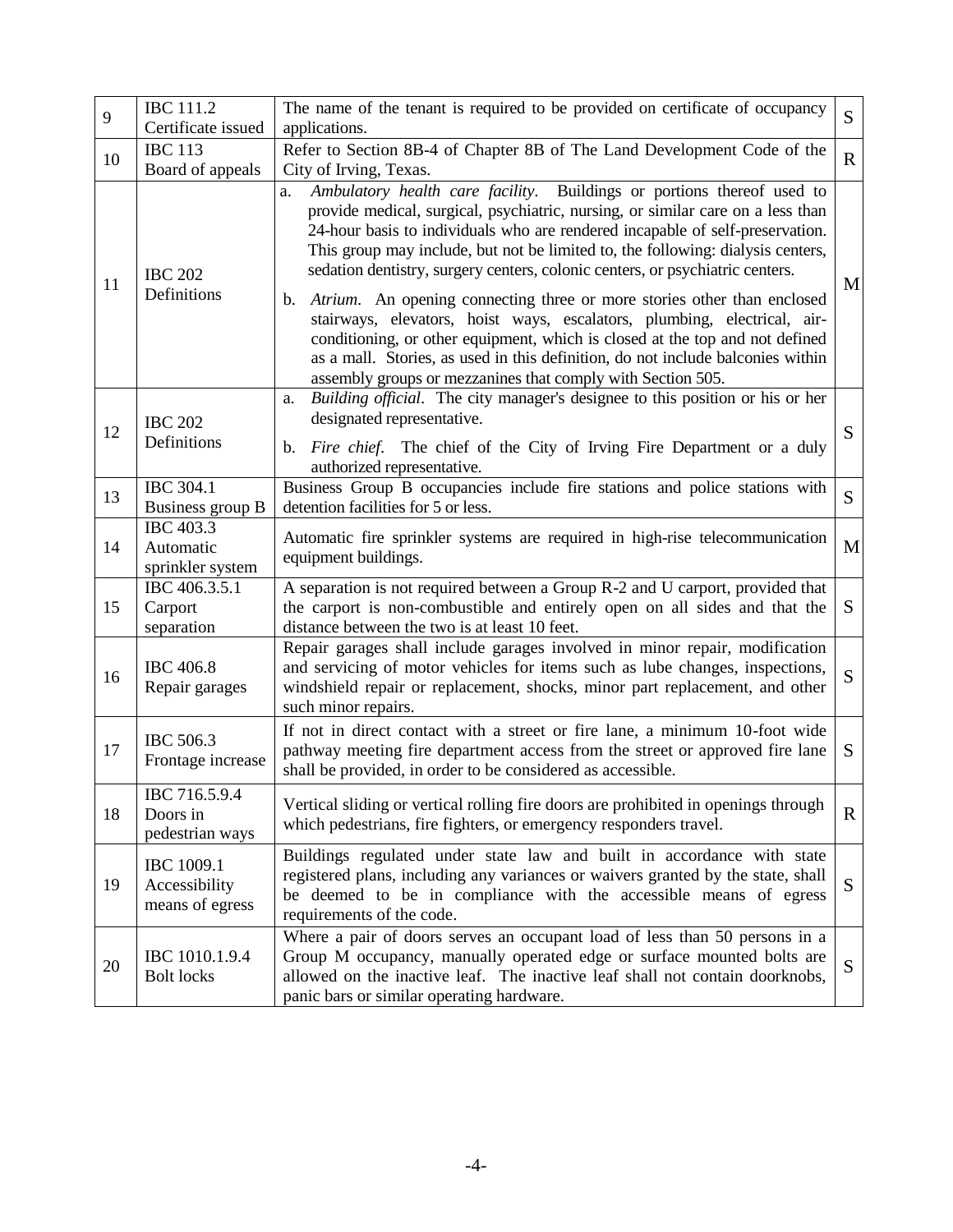|  |    | IBC 1017.2.2<br>Group F-1 and<br>S-1 increase                                                                                                                                                                                                                                                                                                         | The maximum exit access travel distance shall be 400 feet in Group F-1 or S-1<br>occupancies where all of the following conditions are met:                                                                                                                                                                                                                                                                 |              |  |  |
|--|----|-------------------------------------------------------------------------------------------------------------------------------------------------------------------------------------------------------------------------------------------------------------------------------------------------------------------------------------------------------|-------------------------------------------------------------------------------------------------------------------------------------------------------------------------------------------------------------------------------------------------------------------------------------------------------------------------------------------------------------------------------------------------------------|--------------|--|--|
|  |    |                                                                                                                                                                                                                                                                                                                                                       | The portion of the building classified as Group F-1 or S-1 is limited to one<br>a.<br>story in height;                                                                                                                                                                                                                                                                                                      |              |  |  |
|  | 21 |                                                                                                                                                                                                                                                                                                                                                       | b. The minimum roof height from the finished floor to the bottom of the<br>ceiling or roof deck is 24 feet;                                                                                                                                                                                                                                                                                                 | S            |  |  |
|  |    |                                                                                                                                                                                                                                                                                                                                                       | The building is equipped with an automatic sprinkler system; and<br>$\mathbf{c}$ .                                                                                                                                                                                                                                                                                                                          |              |  |  |
|  |    |                                                                                                                                                                                                                                                                                                                                                       | The building is equipped with manual heat and smoke roof vents in<br>d.<br>accordance with the code                                                                                                                                                                                                                                                                                                         |              |  |  |
|  | 22 | <b>IBC 1101</b><br>Texas<br>Accessibility<br><b>Standards</b>                                                                                                                                                                                                                                                                                         | Compliance. Buildings regulated under state law and built in accordance with<br>state registered plans, including any variances or waivers granted by the state,<br>shall be deemed to be in compliance with the accessibility requirements of this<br>code.                                                                                                                                                |              |  |  |
|  | 23 | IBC 1106.5                                                                                                                                                                                                                                                                                                                                            | For every four or fraction of four accessible parking spaces, at least one shall<br>be a van-accessible parking space. If two or more accessible parking spaces<br>are provided, the first two accessible parking spaces shall be van-accessible.                                                                                                                                                           | $\mathbf R$  |  |  |
|  |    | Van spaces                                                                                                                                                                                                                                                                                                                                            | Exception: In Group R-2 and R-3 occupancies, van-accessible spaces<br>located within private garages shall be permitted to have vehicular routes,<br>entrances, parking spaces and access aisles with a minimum vertical<br>clearance of 7 feet.                                                                                                                                                            |              |  |  |
|  | 24 | IBC 1111.1 #1<br>Signage                                                                                                                                                                                                                                                                                                                              | All accessible parking spaces shall be identified with signs which contain the<br>International Symbol of Accessibility.                                                                                                                                                                                                                                                                                    | $\mathbf{R}$ |  |  |
|  |    | <b>IBC 1207</b><br>Sound<br>Transmission                                                                                                                                                                                                                                                                                                              | Two zones. For the purposes of this code, certain sections of the city are<br>a.<br>zones subject to significant noise from aircraft. These zones are the "65-70<br>DNL noise zone" and the "over 70 DNL noise zone."                                                                                                                                                                                       |              |  |  |
|  |    |                                                                                                                                                                                                                                                                                                                                                       | Map. These noise zones shall include such territory or portions of the city as<br>b.<br>are designated and shown on the aircraft noise impact map (a copy of which<br>is on file with the building official) and incorporated into this code and made<br>a part of it for all intents and purposes.                                                                                                         |              |  |  |
|  | 25 |                                                                                                                                                                                                                                                                                                                                                       | Certified plans. The building official shall not issue a building permit for any<br>$c_{\cdot}$<br>building or structure within the noise zones shown on the aircraft noise<br>impact map unless the plans and specifications accompanying the application<br>for the permit are certified by a bona fide acoustical consultant as meeting the<br>required noise level reduction standards of this section. |              |  |  |
|  |    |                                                                                                                                                                                                                                                                                                                                                       | <i>Noise consultants.</i> Bona fide acoustical noise consultants include members<br>d.<br>of the National Council of Acoustical Consultants and others who are<br>approved by the building official, such approval being based on the<br>demonstration of competence and credentials in the area of architectural<br>acoustics.                                                                             | S            |  |  |
|  |    | Building intrusion in a noise zone. A building or structure which is located<br>e.<br>partly within a noise zone and partly without or located partly within one<br>noise zone and partly within another noise zone shall be considered within<br>the most restrictive of the noise zones within which it is located for purposes<br>of this section. |                                                                                                                                                                                                                                                                                                                                                                                                             |              |  |  |
|  |    |                                                                                                                                                                                                                                                                                                                                                       |                                                                                                                                                                                                                                                                                                                                                                                                             |              |  |  |
|  |    |                                                                                                                                                                                                                                                                                                                                                       |                                                                                                                                                                                                                                                                                                                                                                                                             |              |  |  |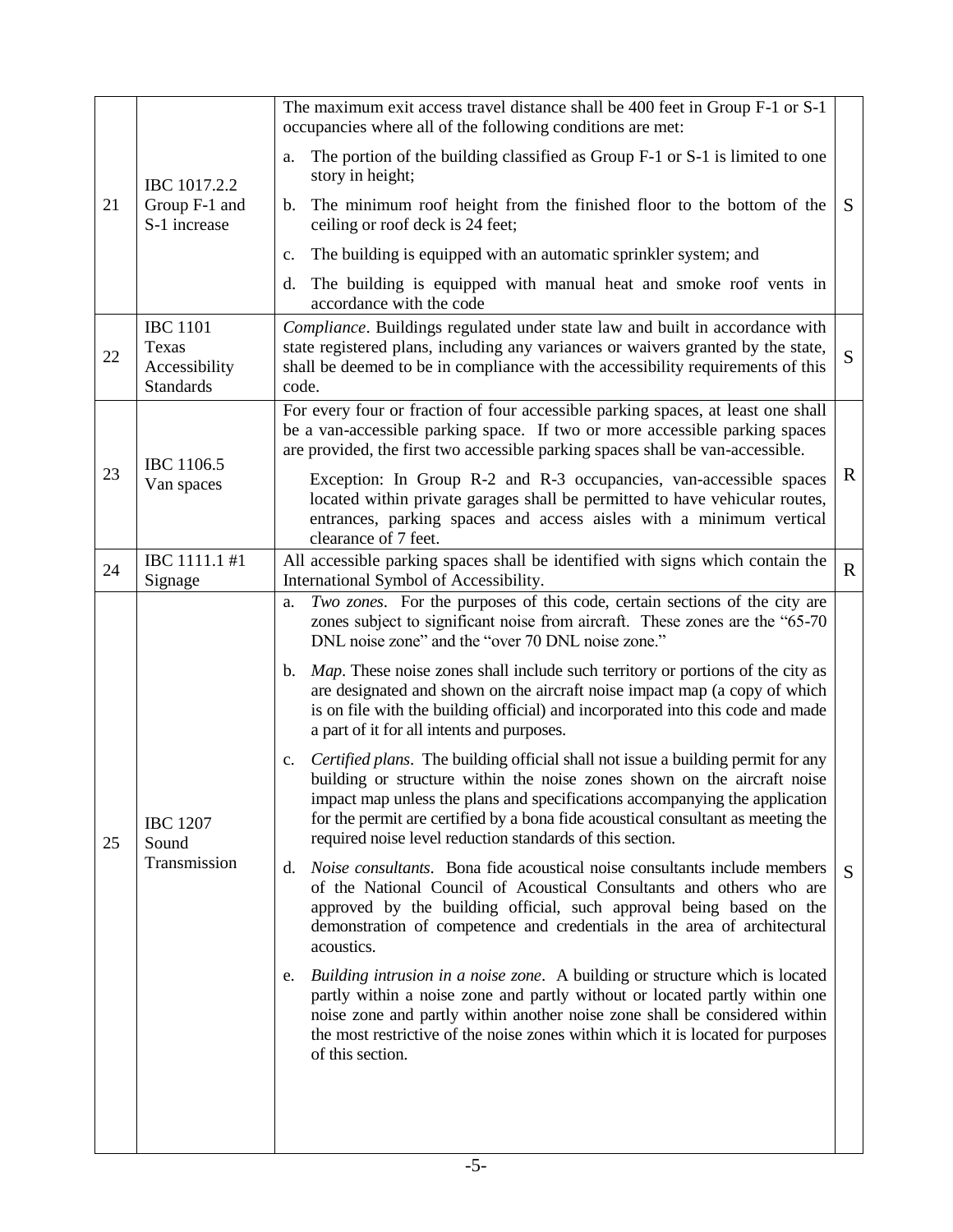|    |                                                                                                                                                                                                                                                          | f.<br>Noise reductions standards. Plans for the construction of buildings or<br>structures within noise zones shall be certified as achieving at least the<br>outdoor to indoor noise level reductions as measured in decibels within the<br>building as follows:                                                                                                                                                               |                                                               |                                                                                                                                                                                                                                                                                                                                                                                                                                                                                                                                                                                    |              |
|----|----------------------------------------------------------------------------------------------------------------------------------------------------------------------------------------------------------------------------------------------------------|---------------------------------------------------------------------------------------------------------------------------------------------------------------------------------------------------------------------------------------------------------------------------------------------------------------------------------------------------------------------------------------------------------------------------------|---------------------------------------------------------------|------------------------------------------------------------------------------------------------------------------------------------------------------------------------------------------------------------------------------------------------------------------------------------------------------------------------------------------------------------------------------------------------------------------------------------------------------------------------------------------------------------------------------------------------------------------------------------|--------------|
|    | <b>IBC 1207</b>                                                                                                                                                                                                                                          | <b>Building Use</b>                                                                                                                                                                                                                                                                                                                                                                                                             | 65-70 DNL Noise Zone                                          | Over 70 DNL Noise Zone                                                                                                                                                                                                                                                                                                                                                                                                                                                                                                                                                             |              |
| 25 | Sound<br>Transmission<br>(continued)                                                                                                                                                                                                                     | Residential:<br>within<br>Residential<br>each unit including<br>transient lodgings.                                                                                                                                                                                                                                                                                                                                             | 25                                                            | 30                                                                                                                                                                                                                                                                                                                                                                                                                                                                                                                                                                                 |              |
|    |                                                                                                                                                                                                                                                          | Public Use:<br>Schools, hospitals,<br>and nursing homes                                                                                                                                                                                                                                                                                                                                                                         | 25                                                            | 30                                                                                                                                                                                                                                                                                                                                                                                                                                                                                                                                                                                 |              |
| 26 | <b>IBC 1505</b><br>Fire<br>classification                                                                                                                                                                                                                |                                                                                                                                                                                                                                                                                                                                                                                                                                 | occupancies may use non-rated non-combustible roof coverings. | Non-classified roof coverings shall be permitted on buildings of Group U<br>occupancies having not more than 120 square feet of projected roof area.<br>When exceeding 120 square feet of projected roof area, buildings of Group U                                                                                                                                                                                                                                                                                                                                                | S            |
|    |                                                                                                                                                                                                                                                          | a.                                                                                                                                                                                                                                                                                                                                                                                                                              | the minimum rating required by this code.                     | All individual replacement shingles or shakes shall be in compliance with                                                                                                                                                                                                                                                                                                                                                                                                                                                                                                          |              |
| 27 | <b>IBC 1511</b><br>Reroofing                                                                                                                                                                                                                             | No more than two layers of asphalt shingles shall be installed.<br>b.<br>c. New roof coverings shall not be installed on an existing roof deck that<br>does not comply with the requirements of this code for new construction.<br>An additional layer of code compliant decking may be installed over an<br>existing roof deck in lieu of its removal.                                                                         |                                                               |                                                                                                                                                                                                                                                                                                                                                                                                                                                                                                                                                                                    | S            |
| 28 | IBC 1705.17<br>Fire-resistant<br>penetrations and<br>joints                                                                                                                                                                                              | Fire-resistant rated penetrations and joints. In high-rise buildings; buildings<br>assigned to a Risk Category III or IV; and in R-1 and R-2 portions of<br>buildings, special inspections shall be provided for through penetration and<br>membrane penetration firestops; fire-resistant joint systems; and perimeter fire<br>barrier systems.<br>Exception: R-1 or R-2 occupancies not located in high-rise buildings if the |                                                               |                                                                                                                                                                                                                                                                                                                                                                                                                                                                                                                                                                                    | $\mathbf R$  |
|    | installation of the products or systems is performed by an installer approved<br>by both the product manufacturer and the building official.<br>Retaining walls shall be designed, inspected, and approved by<br>a.<br>a registered structural engineer. |                                                                                                                                                                                                                                                                                                                                                                                                                                 |                                                               |                                                                                                                                                                                                                                                                                                                                                                                                                                                                                                                                                                                    |              |
| 29 | IBC 1807.2<br><b>Retaining Walls</b>                                                                                                                                                                                                                     | b.<br>constructed of wood.<br>$\mathbf{c}$ .<br>retaining wall.                                                                                                                                                                                                                                                                                                                                                                 |                                                               | Retaining walls which require a permit shall not be<br>Property restrictions. The proper performance of retaining<br>walls shall not be based on restrictions or requirements placed on property<br>owners which will require future design or review by the retaining wall<br>design engineer. Any exposed soil in the vicinity of a retaining wall shall<br>be assumed to be landscaped and irrigated. Restrictions which may<br>deprive property owners from full use and enjoyment of property shall not<br>be included in the design or related maintenance requirements of a | <sub>S</sub> |
|    |                                                                                                                                                                                                                                                          |                                                                                                                                                                                                                                                                                                                                                                                                                                 | designated on the subdivision plat of record.                 | Exception: Restrictions clearly stated in easements which are                                                                                                                                                                                                                                                                                                                                                                                                                                                                                                                      |              |
| 30 | IBC 2103.1<br>Masonry units                                                                                                                                                                                                                              | of either ASTM C 216 or ASTM C 652.                                                                                                                                                                                                                                                                                                                                                                                             |                                                               | Clay brick used outdoors shall meet Grade SW (severe weather) requirements                                                                                                                                                                                                                                                                                                                                                                                                                                                                                                         | S            |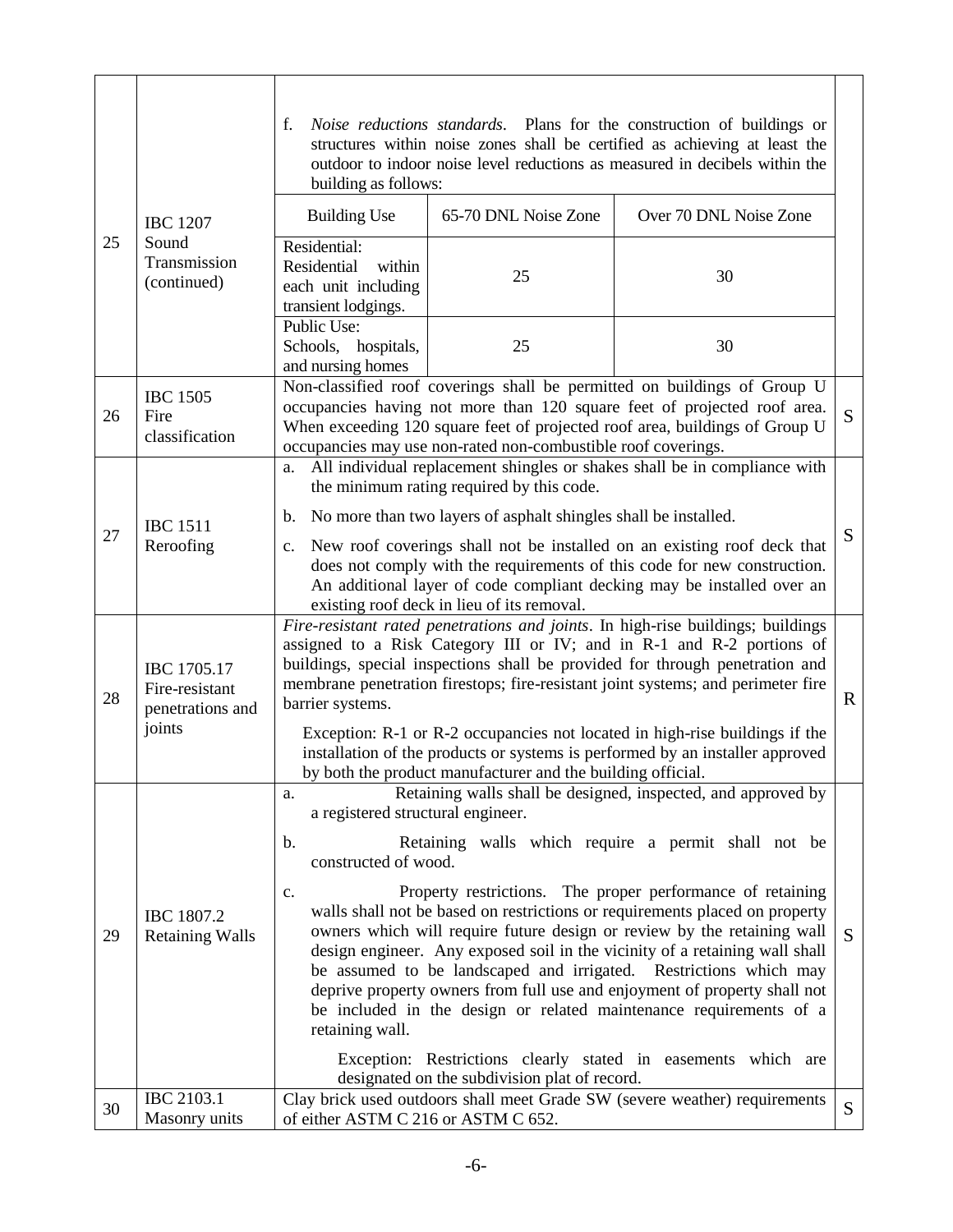| 31 | IBC 2902.1<br>Minimum<br>number of<br>fixtures    | Plumbing fixtures shall be provided for the type of occupancy and<br>substantially in compliance with the minimum number as specified by the<br>M<br>codes.                                                                                                                                                                                                                                                                                                                                                                                                                                                                                                                                                                                                                                                                                                              |   |  |
|----|---------------------------------------------------|--------------------------------------------------------------------------------------------------------------------------------------------------------------------------------------------------------------------------------------------------------------------------------------------------------------------------------------------------------------------------------------------------------------------------------------------------------------------------------------------------------------------------------------------------------------------------------------------------------------------------------------------------------------------------------------------------------------------------------------------------------------------------------------------------------------------------------------------------------------------------|---|--|
| 32 | IBC 3002.1<br>Hoistway<br>enclosure<br>protection | Elevator hoistways are not required to be constructed as shafts when they are<br>located entirely with atriums, open parking garages or enclosed parking<br>S<br>garages.                                                                                                                                                                                                                                                                                                                                                                                                                                                                                                                                                                                                                                                                                                |   |  |
| 33 | <b>IBC 3005</b><br>Machine rooms                  | Storage shall not be allowed within the elevator machine room.<br>a.<br>Approved durable signage on a contrasting background shall be provided<br>b.<br>at each entry door to the elevator machine room stating "Elevator<br>Machinery - No Storage Allowed."                                                                                                                                                                                                                                                                                                                                                                                                                                                                                                                                                                                                            | S |  |
| 34 | IBC 3301.2<br>Storage and<br>placement            | Equipment and material storage. Construction equipment and materials<br>a.<br>may be stored on-site if:<br>They are being used in a construction project for which a valid<br>1)<br>permit is in effect and for which reasonable progress is being made;<br><b>or</b><br>2)<br>They are associated with work of a nature for which no permit is<br>required, and they are stored on-site for only one period of time no<br>longer than ten consecutive days within any six month period; or<br>3)<br>A construction scope and schedule is approved by the department<br>of inspections to allow storage of materials associated with:<br>Work for which a permit is required,<br>i.<br>but reasonable progress is not being made; or<br>ii.<br>Work for which a permit is not<br>required and a time period of more than ten days is needed to<br>complete the work.     |   |  |
| 35 | <b>IBC 3302</b><br>Construction<br>safeguards     | Litter and light-weight construction waste<br>Waste materials.<br>a.<br>materials such as food wrappers and construction material packaging shall<br>be placed in a container that prohibits the waste materials from blowing<br>onto adjacent properties. Waste material containers shall be maintained in<br>an approved location and shall be removed in a manner which prevents<br>injury or damage to persons, adjoining properties, and public rights-of-<br>way.<br>Mowing. Job-site properties shall be kept mowed and trimmed<br>$\mathbf{b}$ .<br>in accordance with Chapter 33 of The Code of Civil and Criminal<br>Ordinances of the City of Irving, Texas.                                                                                                                                                                                                  | S |  |
| 36 | <b>IBC 3303</b><br>Demolitions                    | Demolition resulting in a vacant lot.<br>All portions of structures,<br>a.<br>appurtenances, paving, flatwork, pool decks, incidental<br>accessory<br>structures, and construction debris shall be removed from the site. The site<br>shall be graded to allow for proper drainage and for the property to be<br>mowed.<br>Exception: Partial demolition and reuse of the principal structure in<br>accordance with an approved permit.<br>Franchise utility connections shall be<br>b.<br>Utility connections.<br>discontinued and removed in accordance with the approved rules and the<br>requirements of the applicable franchise utility. Overhead service drop<br>lines shall be removed from utility poles. Water and sewer lines shall be<br>removed and capped in accordance with the policy established by the<br>director of water utilities or his designee. | S |  |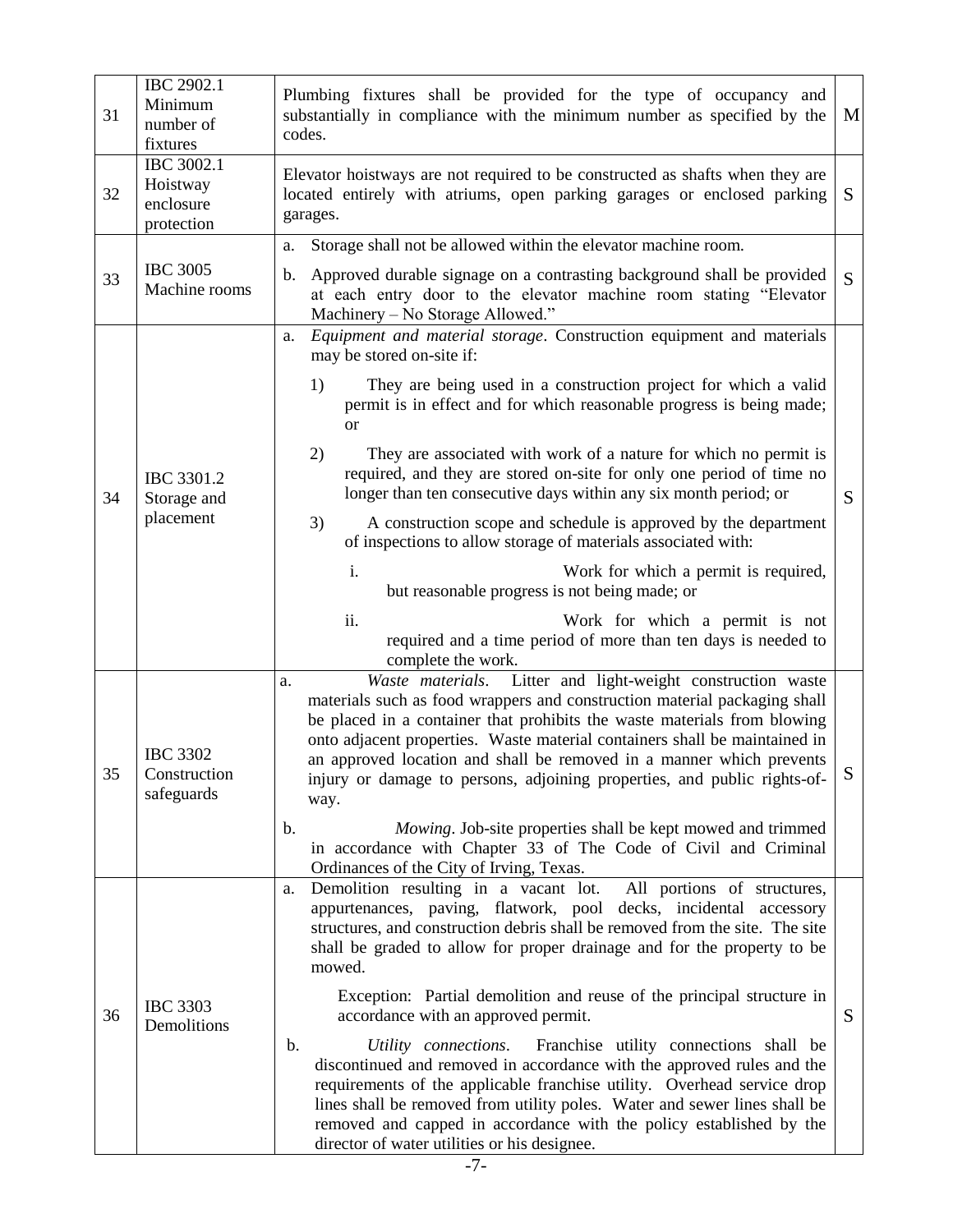| 37 | IBC 3304.1<br>Excavation and<br>fill       | Neither construction debris, organic materials, nor trash shall be buried in<br>S<br>utility ditches or other on-site excavations.                                                                                                                                                                                                                                                                                                                                                                                                                                                                                                                                                                                                                                                                                                                                                                                                                                                                                                                                                                                                                                                                                                                                                                                                                                                                                                                                                                                                                                                                                                                                                                                                                                                                                                                  |  |  |  |
|----|--------------------------------------------|-----------------------------------------------------------------------------------------------------------------------------------------------------------------------------------------------------------------------------------------------------------------------------------------------------------------------------------------------------------------------------------------------------------------------------------------------------------------------------------------------------------------------------------------------------------------------------------------------------------------------------------------------------------------------------------------------------------------------------------------------------------------------------------------------------------------------------------------------------------------------------------------------------------------------------------------------------------------------------------------------------------------------------------------------------------------------------------------------------------------------------------------------------------------------------------------------------------------------------------------------------------------------------------------------------------------------------------------------------------------------------------------------------------------------------------------------------------------------------------------------------------------------------------------------------------------------------------------------------------------------------------------------------------------------------------------------------------------------------------------------------------------------------------------------------------------------------------------------------|--|--|--|
| 38 | IBC 3305.1<br>Facilities<br>required       | Temporary toilet facilities shall be fully enclosed, chemically sanitized, and<br>serviced and cleaned at least once each week.                                                                                                                                                                                                                                                                                                                                                                                                                                                                                                                                                                                                                                                                                                                                                                                                                                                                                                                                                                                                                                                                                                                                                                                                                                                                                                                                                                                                                                                                                                                                                                                                                                                                                                                     |  |  |  |
| 39 | Chapter 34<br>Existing<br><b>Buildings</b> | S<br>Buildings in existence at the time of adoption of the code may<br>a.<br>have their existing use or occupancy continued, if such use or occupancy<br>was legal at the time of the adoption of the code, provided such use is not<br>dangerous to life.<br>b. <i>Maintenance</i> . All buildings and structures, both existing and new, and all<br>parts thereof, shall be maintained in a safe and sanitary condition. All<br>devices or safeguards required by this code shall be maintained in<br>conformance with the code edition under which installed. The owner or<br>owner's design agent shall be responsible for the maintenance of buildings<br>and structures. To determine compliance with this subsection, the building<br>official may cause a structure to be reinspected.<br>c. Additions, alterations, or repairs.<br>1)<br>General. Additions, alterations, or repairs may be made to any<br>building or structure without requiring the existing building or<br>structure to comply with all the requirements of the code, provided<br>the addition, alteration, or repair conforms to that required for a new<br>building or structure.<br>2)<br>Unsafe conditions. Additions or alterations shall not be made to an<br>existing building or structure that will cause the existing building or<br>structure to be in violation of any of the provisions of the code and<br>such additions or alterations shall not cause the existing building or<br>structure to become unsafe. An unsafe condition shall be deemed to<br>have been created if an addition or alteration will:<br>i. Cause the existing building or structure to become structurally<br>unsafe or overloaded,<br>ii. Not provide adequate egress in compliance with the provisions of<br>the code,<br>iii. Obstruct exists,<br>iv. Create a fire hazard, |  |  |  |
|    |                                            | v. Reduce required fire resistance                                                                                                                                                                                                                                                                                                                                                                                                                                                                                                                                                                                                                                                                                                                                                                                                                                                                                                                                                                                                                                                                                                                                                                                                                                                                                                                                                                                                                                                                                                                                                                                                                                                                                                                                                                                                                  |  |  |  |
|    |                                            | vi. Otherwise create conditions dangerous to human life.                                                                                                                                                                                                                                                                                                                                                                                                                                                                                                                                                                                                                                                                                                                                                                                                                                                                                                                                                                                                                                                                                                                                                                                                                                                                                                                                                                                                                                                                                                                                                                                                                                                                                                                                                                                            |  |  |  |
|    |                                            | Area and height. Any building plus new additions shall not exceed<br>3)<br>the height, number of stories and area specified for a new building.                                                                                                                                                                                                                                                                                                                                                                                                                                                                                                                                                                                                                                                                                                                                                                                                                                                                                                                                                                                                                                                                                                                                                                                                                                                                                                                                                                                                                                                                                                                                                                                                                                                                                                     |  |  |  |
|    |                                            | Non-conforming buildings or structures. Additions or alterations<br>4)<br>shall not be made when such existing building or structure is not in<br>full compliance with the provisions of the code except when such<br>addition or alteration will result in the existing building or structure<br>being no more hazardous related to life safety, fire safety, or<br>sanitation than before such additions or alterations are undertaken.                                                                                                                                                                                                                                                                                                                                                                                                                                                                                                                                                                                                                                                                                                                                                                                                                                                                                                                                                                                                                                                                                                                                                                                                                                                                                                                                                                                                           |  |  |  |
|    |                                            | 5)<br><i>Nonstructural.</i> Alterations or repairs to an existing building or<br>structure that are nonstructural and do not adversely affect any                                                                                                                                                                                                                                                                                                                                                                                                                                                                                                                                                                                                                                                                                                                                                                                                                                                                                                                                                                                                                                                                                                                                                                                                                                                                                                                                                                                                                                                                                                                                                                                                                                                                                                   |  |  |  |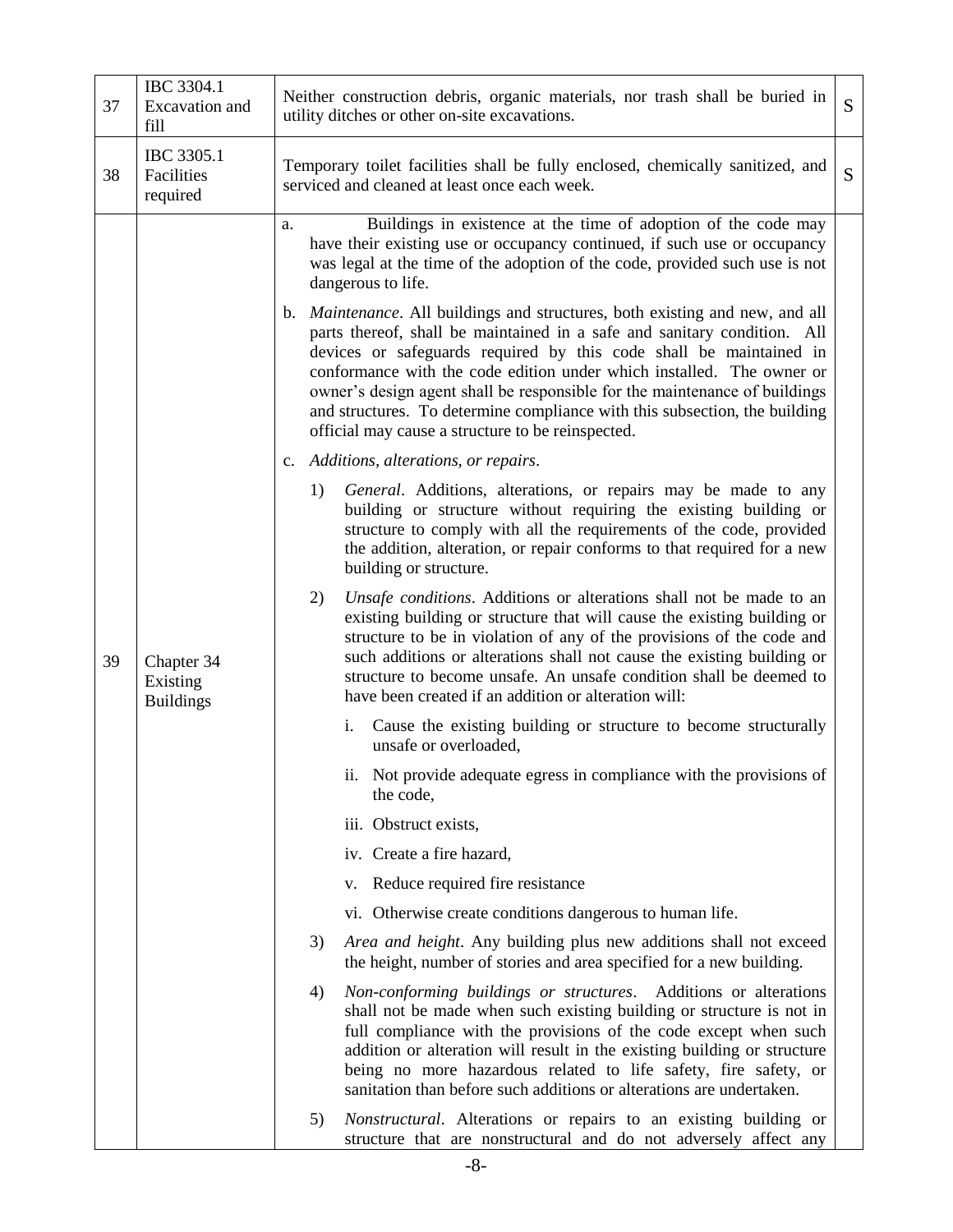|    |                                                           |    | structural member or any part of the building or structure having<br>required fire resistance may be made with the same materials of<br>which the building or structure is constructed.                                                                                                                                                                                                        |
|----|-----------------------------------------------------------|----|------------------------------------------------------------------------------------------------------------------------------------------------------------------------------------------------------------------------------------------------------------------------------------------------------------------------------------------------------------------------------------------------|
|    |                                                           | 6) | Glass replacement. The installation or replacement of glass shall be<br>as required for new installations.                                                                                                                                                                                                                                                                                     |
|    | Chapter 34<br>Existing<br><b>Buildings</b><br>(continued) | 7) | Historic buildings. Repairs, alterations, and additions necessary for<br>the preservation, restoration, rehabilitation, or continued use of a<br>building or structure may be made without conformance to all the<br>requirements of the code when authorized by the building official,<br>provided:                                                                                           |
|    |                                                           |    | i.<br>The building or structure has been designated by official action<br>of the legally constituted authority of this jurisdiction as having<br>special historical or architectural significance.                                                                                                                                                                                             |
|    |                                                           |    | ii.<br>Any unsafe conditions as described in the code are corrected.                                                                                                                                                                                                                                                                                                                           |
| 39 |                                                           |    | iii.<br>The restored building or structure will be no more hazardous<br>related to life safety, fire safety, or sanitation than the existing<br>building.                                                                                                                                                                                                                                      |
|    |                                                           | 8) | <i>Moved buildings.</i> Buildings or structures moved into or within the<br>jurisdiction shall comply with the provisions of the code for new<br>buildings or structures.                                                                                                                                                                                                                      |
|    |                                                           | 9) | Change in use. No change shall be made in the character of<br>occupancies or use of any building that would place the building in a<br>different division of the same group of occupancy or in a different<br>group of occupancies, unless such building is made to comply with<br>the requirements of the code for such division or group of occupancy.                                       |
|    |                                                           |    | Exception: The character of the occupancy of existing buildings<br>may be changed subject to the approval of the building official,<br>and the building may be occupied for purposes in other groups<br>without conforming to all the requirements of the code for those<br>groups, provided the new or proposed use is less hazardous, based<br>on life and fire risk, than the existing use. |

**Sec. 8B-3. Permit fees.**

(a) *Schedule of Fees*. The following fees shall be charged for the work shown. Other fees may be required under other ordinances. In the event that a permit is to be issued for work not shown below, a fee shall be charged based upon a category of work shown which most nearly resembles the work intended. The permit fees listed may be doubled if work is started prior to the permit being issued.

(b) *Investigation fee*. Any person who commences any work on any building or structure; or any electrical, gas, plumbing, or mechanical system before obtaining the necessary permits shall be subject to an investigation fee equal to the fee included in the permit fee schedule. The investigation fee shall be in addition to the regular permit fee.

(c) *Contractor registration*. It shall be unlawful for any person who is not registered by the City as a fence, sign, concrete, electrical, plumbing, mechanical, irrigation, house moving, fuel tank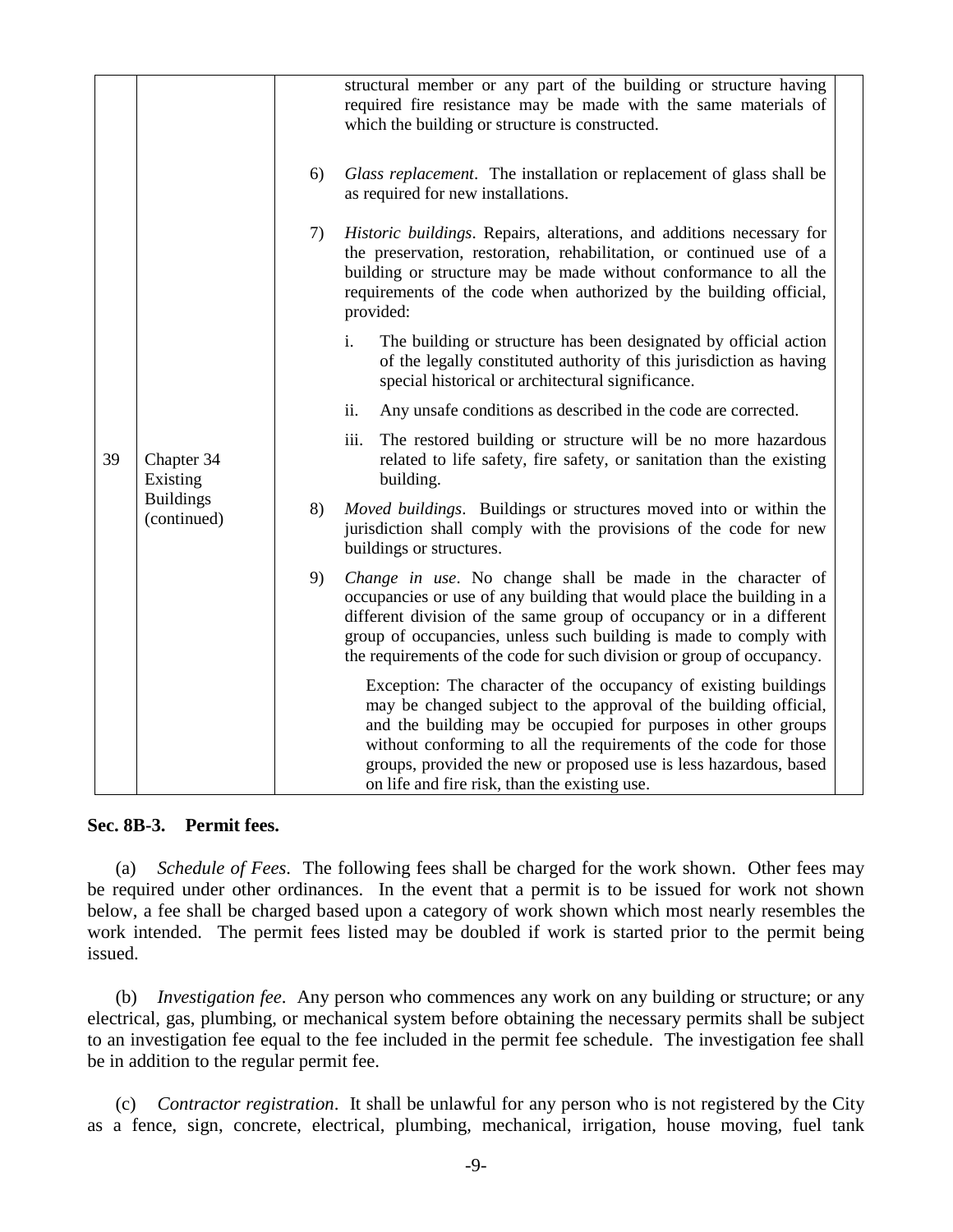installer, maintenance worker for apartments (plumbing/mechanical), or general contractor to secure a permit as provided for in this code, except that homeowners may obtain permits to perform work at a residence for which they have a homestead tax exemption and in which they live, without being registered or without the requirement of hiring a registered contractor.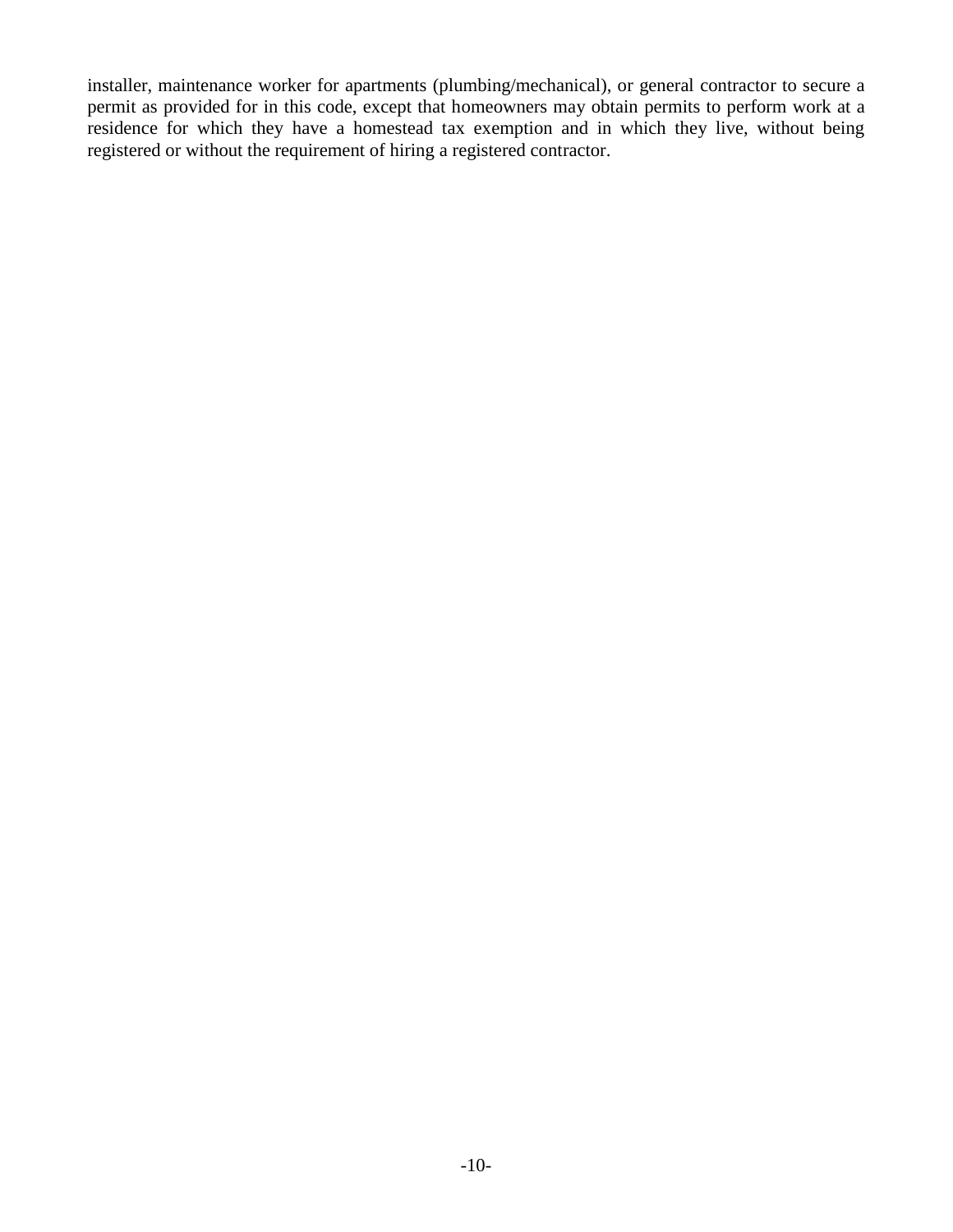- (1) Method of registration. To register with the City as a contractor, application shall be made in writing on forms furnished by the building official for that purpose along with the registration fee as required in this section.
- (2) Contractor registration renewal. Every contractor registration provided for in this code shall expire one year following the date of its issuance and shall be renewed by the building official upon application and upon the payment to the City of the required renewal fee.
- (d) *Refunds*. The building official shall authorize the refunding of fees as follows:
- (1) The full amount of the fee paid hereunder that was erroneously paid or due to extenuating circumstances as approved by the code official.
- (2) Not more than 80 percent of the permit fee paid when no work or inspection has been done under a permit issued in accordance with this code.
- (3) The building official shall not authorize the refunding of any fee paid except upon written application filed by the original permittee not later than 180 days after the date of fee payment.

(e) *Combination permit fees (building, electrical, plumbing, and mechanical)*. The general contractor shall obtain a combination permit for all construction requiring inspection by more than one trade inspector (Items F1 through F7 below). Subcontractors are not required to obtain separate permits when serving as the registered subcontractor for a combination permit. Each subcontractor working under a general contractor's combination permit shall notify the inspections department and submit all required information prior to any inspection. Separate permits are required for drive approaches (other than for Item F1), fences, signs, fire sprinklers, fire alarms, fire mains and hydrants, on-site utilities, irrigation systems, retaining walls, construction trailers, pools, fuel tanks, electric door locks, electric gate controllers, and solar energy systems.

|                | Fee Schedule                                                                                                                                               |                                                                                                                                       |                                                                                     |  |  |
|----------------|------------------------------------------------------------------------------------------------------------------------------------------------------------|---------------------------------------------------------------------------------------------------------------------------------------|-------------------------------------------------------------------------------------|--|--|
| Item           | Fee Type                                                                                                                                                   | Fee                                                                                                                                   | <b>Notes</b>                                                                        |  |  |
| F1             | Single family dwelling,<br>Townhouse, Duplex, Triplex<br>(new)                                                                                             | Plan review $-$ \$0.08<br>Permit $-$ \$0.33                                                                                           | Per square foot of all floor<br>area under roof. Fee includes<br>2 drive approaches |  |  |
| F2             | Multi-Family Complex (four or<br>more units)                                                                                                               | Plan review $-$ See #8 below<br>Permit $-$ \$405 per unit<br>Garages-\$62 per vehicle section<br>$Carports - $31$ per vehicle section | Each clubhouse, office,<br>laundry, etc. shall be counted<br>as one unit.           |  |  |
| F <sub>3</sub> | Residential Alterations,<br>Garages (residential detached),<br>Fire Repair (residential or multi-<br>family),<br>Storage Buildings over 400<br>square feet | Permit $-$ \$0.26<br>Minimum fee $- $104$                                                                                             | Fee shall not exceed the fee<br>for comparable space for new<br>construction        |  |  |
| F4             | Residential Additions (any<br>enclosed square footage)                                                                                                     | Plan review $-$ \$0.08<br>Permit $-$ \$0.33<br>Minimum fee $-$ \$225                                                                  | Per square foot of all floor<br>area under roof                                     |  |  |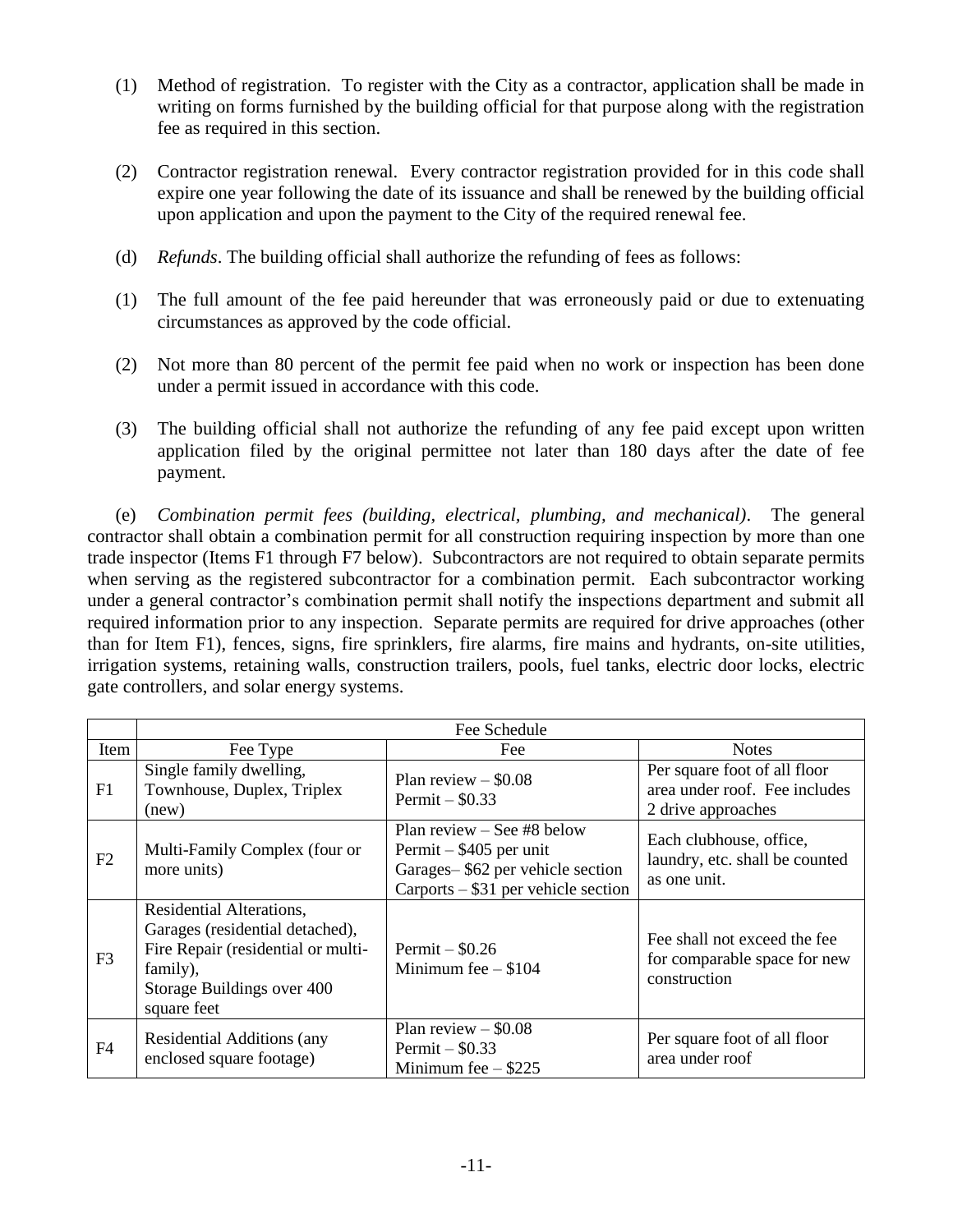|                | <b>Commercial Building</b>                                                                                                               | Plan review $-$ See #8 below                                                                                                                         |                                                                                                                                       |
|----------------|------------------------------------------------------------------------------------------------------------------------------------------|------------------------------------------------------------------------------------------------------------------------------------------------------|---------------------------------------------------------------------------------------------------------------------------------------|
| F <sub>5</sub> | Building area (sq ft)<br>Up to $2,500$<br>2,501 to 10,000<br>10,001 to 50,000<br>50,001 to 100,000<br>100,001 to 300,000<br>Over 300,000 | Permit Fee:<br>\$965<br>$$260 + $0.28$ /sq ft<br>$$645 + $0.25$ /sq ft<br>$$1940 + $0.22$ /sq ft<br>$$3220 + $0.21$ /sq ft<br>$$7110 + $0.20$ /sq ft | Letter of compliance or<br>certificate of occupancy<br>included                                                                       |
| F <sub>6</sub> | Shell Building (includes parking<br>garages and modular buildings)                                                                       | Plan review – See $#8$ below<br>Permit – 80% of Permit Fee in #5<br>above                                                                            | Letter of compliance included                                                                                                         |
| F7             | Interior finish, Repairs, or<br>Remodel                                                                                                  | Plan review $-$ See #8 below<br>Permit – 50% of Permit Fee in #5<br>above                                                                            | Certificate of occupancy<br>included, if required                                                                                     |
| F8             | Plan review:<br>-Multi-family/Commercial<br>buildings, new or additions<br>-Interior finish over 2,500 square<br>feet                    | 25% of permit fee                                                                                                                                    | In addition to regular permit<br>fee                                                                                                  |
| F <sub>9</sub> | Plan review fee – additional<br>(changes, revisions, additions)                                                                          | \$44 per hour                                                                                                                                        | One hour minimum                                                                                                                      |
| F10            | <b>Swimming Pools</b>                                                                                                                    | In-ground $-$ \$190<br>Above-ground $-$ \$110<br>Commercial - \$320                                                                                  | Sewer P-trap, gas line, and<br>electrical for pool equipment<br>is included. New service<br>requires a separate electrical<br>permit. |
| F11            | Certificate of Occupancy                                                                                                                 | Restaurant $- $190$<br>Auto-related use $- $140$<br>Day care $- $140$<br>All other occupancy types $- $105$<br>Change of name or duplicate -<br>\$31 |                                                                                                                                       |
| F12            | Re-Inspections                                                                                                                           | \$75                                                                                                                                                 |                                                                                                                                       |
| F13            | Drive Approaches                                                                                                                         | \$52 first two approaches<br>\$26 for each additional approach                                                                                       |                                                                                                                                       |
| F14            | Electrical single trade $-$<br>temporary service poles, mobile<br>home service, utility releases,<br>clean and shows, service changes    | \$52                                                                                                                                                 | Each multi-family unit is<br>considered a separate permit                                                                             |
| F15            | Plumbing single trade – water,<br>sewer, gas service line<br>replacements, water heaters, and<br>similar plumbing work                   | \$52                                                                                                                                                 | Each multi-family unit is<br>considered a separate permit                                                                             |
| F16            | Mechanical single trade -<br>heating, air conditioning<br>installations or replacements and<br>related work                              | \$52                                                                                                                                                 | Each multi-family unit is<br>considered a separate permit                                                                             |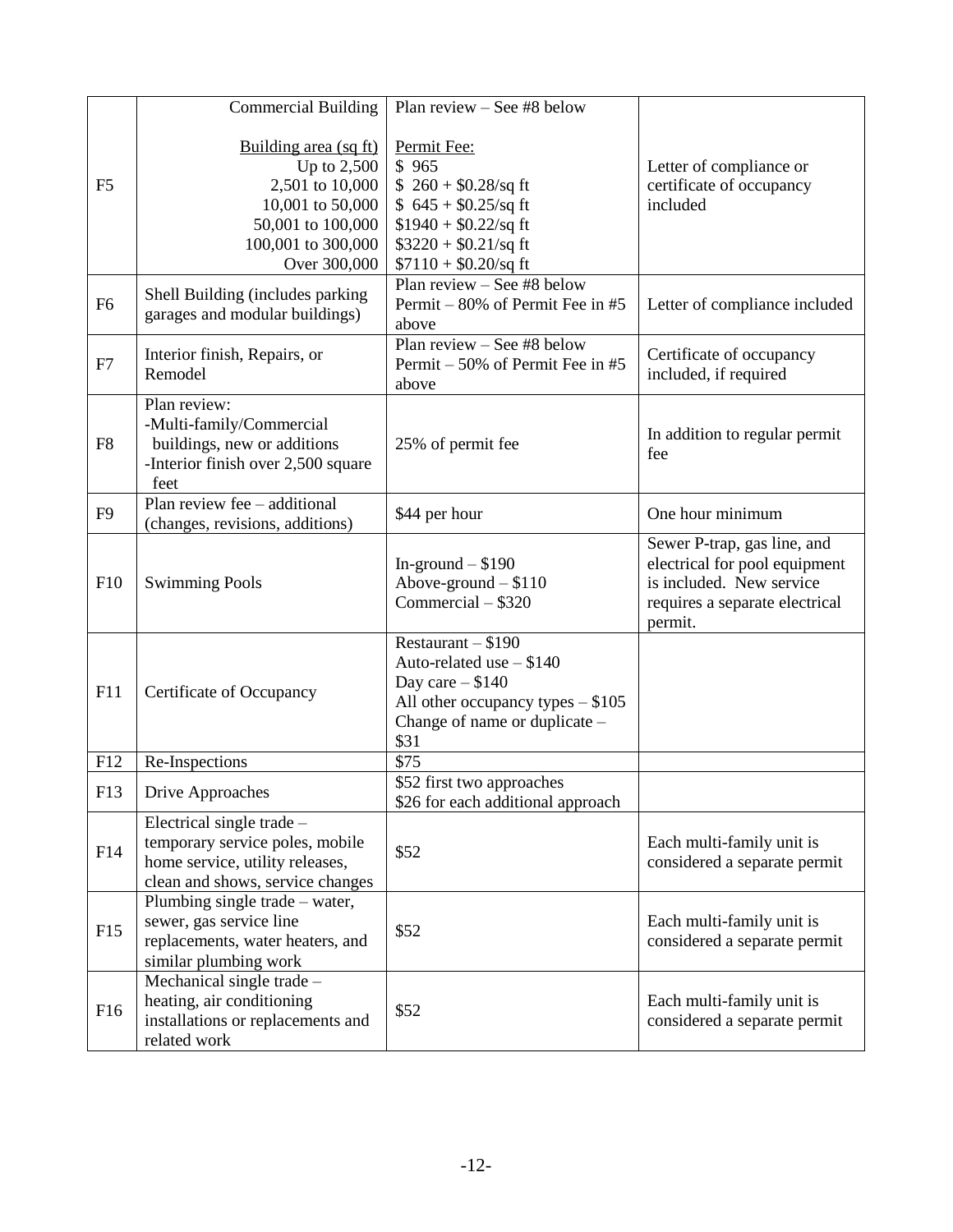| F17             | Building single trade<br>• Storage buildings greater than 6<br>feet in any dimension up to 400<br>sq ft<br>• Tents greater than 400 sq ft<br>• Canopies greater than $1,600$ sq<br>ft<br>• Decks higher than 30 inches<br>above grade<br>• Temporary sales and<br>construction office trailers | \$52                                                                                 | Any additional trades or work,<br>see elsewhere in this fee<br>schedule    |
|-----------------|------------------------------------------------------------------------------------------------------------------------------------------------------------------------------------------------------------------------------------------------------------------------------------------------|--------------------------------------------------------------------------------------|----------------------------------------------------------------------------|
|                 | • Demolitions—single family<br>• Telecommunication antennae<br>$\bullet$ Flatwork                                                                                                                                                                                                              |                                                                                      |                                                                            |
| F18             | Foundation repair                                                                                                                                                                                                                                                                              | \$125                                                                                | Fee is per building                                                        |
| F19             | Retaining walls (with over 30<br>inches in height of exposed face<br>at any point):<br>Residential single family, single<br>lot<br>Commercial and all other as<br>follows:<br>(Length, Linear feet of wall)<br>Up to $100'$<br>101' to 200'<br>$201' - 350'$<br>Over 350'                      | \$160<br>\$160<br>$$160 + $0.32/\text{ft}$<br>$$240 + $0.26/ft$<br>$$250 + $0.24/ft$ |                                                                            |
| F20             | Re-roofing and Roofing overlay:<br>Single-Family, Townhouse<br>Duplex, Triplex<br>Multifamily<br>Commercial                                                                                                                                                                                    | \$52<br>\$52<br>\$62<br>\$100                                                        | Fee is per structure or<br>building                                        |
| F21             | Fuel tanks, Pumps, Lines<br>(installation, repair, or<br>replacement)                                                                                                                                                                                                                          | \$100                                                                                |                                                                            |
| F22             | Fuel tank or Pump (removal)                                                                                                                                                                                                                                                                    | \$52                                                                                 |                                                                            |
| F23             | Fire alarm, Fire sprinkler,<br>Standpipes, Fire control panel                                                                                                                                                                                                                                  | $$104 + $2.60$ per additional<br>similar device                                      | Per address/suite/unit                                                     |
| F24             | On-Site utilities (storm drain,<br>domestic water, sanitary sewer,<br>gas line, and fire main)                                                                                                                                                                                                 | $$62 + $0.06$ per linear foot                                                        | Fee is per utility                                                         |
| F25             | Fire hydrant (installation or<br>repair)                                                                                                                                                                                                                                                       | \$52 per hydrant                                                                     |                                                                            |
| F26             | Parking lots (commercial)<br>Resurface/Overlay<br>New Parking Lot                                                                                                                                                                                                                              | \$52<br>\$130                                                                        | Annual outdoor parking<br>permit fees are provided in<br>another ordinance |
| F27             | Solar energy system                                                                                                                                                                                                                                                                            | $$71 + $44$ per hour for plan<br>review                                              |                                                                            |
| F <sub>28</sub> | Commercial security (Electric                                                                                                                                                                                                                                                                  | \$71 for the first $lock + $14$ for                                                  |                                                                            |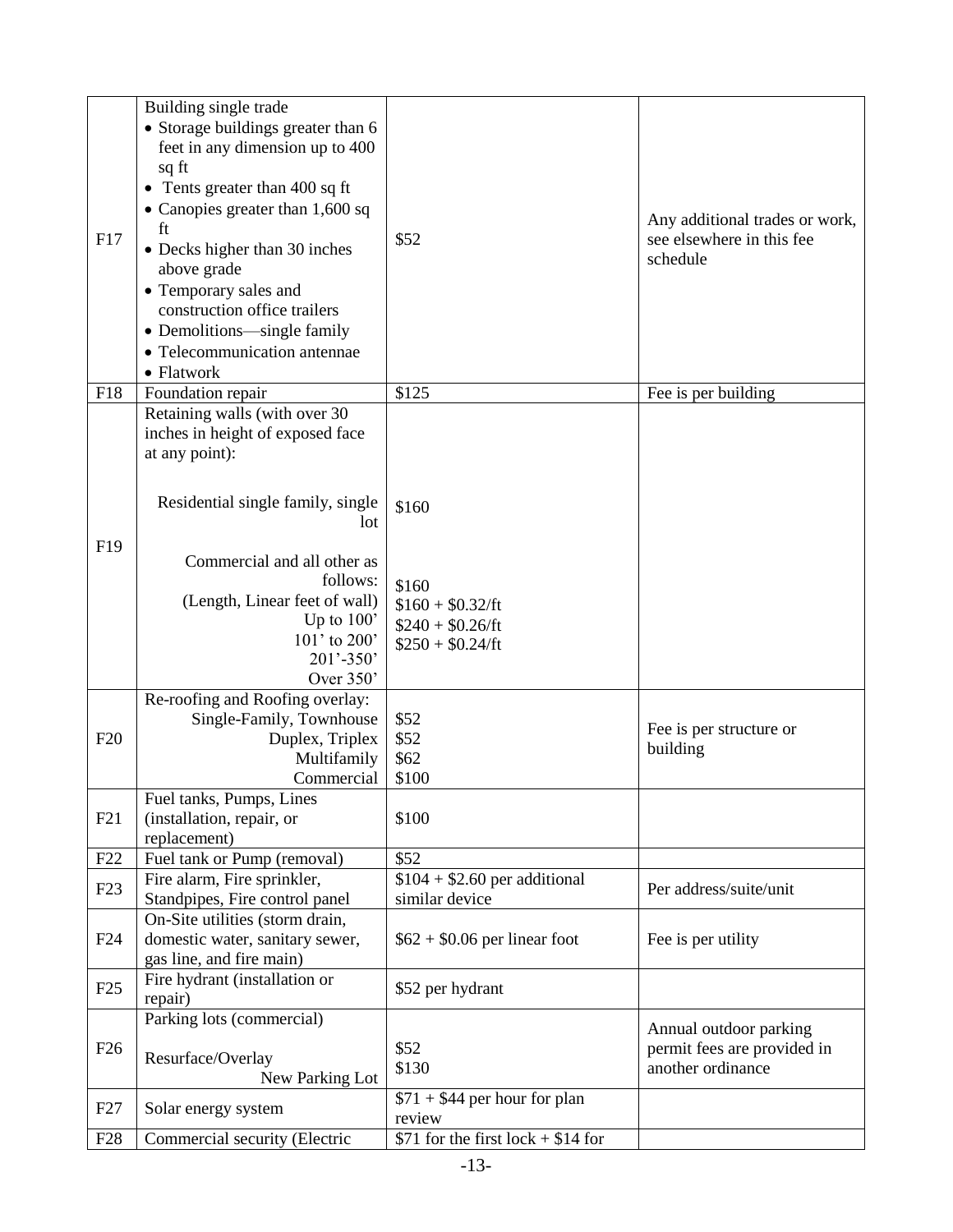|                 | Door Locks)                                                          | each additional lock          |                                                                |
|-----------------|----------------------------------------------------------------------|-------------------------------|----------------------------------------------------------------|
| F <sub>29</sub> | Record verification, Special                                         | \$35 per hour                 | Two-hour minimum. Copy                                         |
|                 | services                                                             |                               | charge is separate.                                            |
| F30             | Construction board of appeals                                        | \$780                         | Non-refundable                                                 |
| F31             | Moved Buildings (House-                                              | \$310 first section           | House-moving permits                                           |
|                 | moving)                                                              | \$34 additional section(s)    |                                                                |
| F32             | Set-up of moved buildings,<br>Manufactured home (move-in)            | \$52 per trade                | Additional floor area – see                                    |
|                 | Demolitions (single family)                                          |                               | Item 4                                                         |
| F33             | Housing-moving case (requiring                                       | \$780                         | Moving a building within the<br>city limits (except schools).  |
|                 | city council approval)                                               |                               | Non-refundable                                                 |
| F34             | Temporary use permit requiring                                       | \$780                         | Non-refundable                                                 |
|                 | city council approval                                                |                               | Good for 6 months                                              |
| F35             | Christmas Tree, Pumpkin,                                             | \$130                         | Separate permit required for                                   |
|                 | Firewood sales lots                                                  |                               | tents, signs, electrical, etc.                                 |
|                 | Carnivals, Circuses, Batch plants                                    |                               |                                                                |
| F36             | (and similar temporary events not<br>specifically covered in another | \$130                         | Separate permit required for<br>tents, signs, electrical, etc. |
|                 | fee item)                                                            |                               |                                                                |
|                 |                                                                      |                               | Separate permit required for                                   |
| F37             | Snow cone stands                                                     | \$192                         | signs, electrical, etc.                                        |
| F38             | After-hours inspection                                               | \$44 per hour                 | Two-hour minimum                                               |
|                 | <b>Contractor Registration:</b>                                      |                               |                                                                |
|                 | Electrical                                                           | \$125                         |                                                                |
|                 | Mechanical                                                           | \$125                         | Apartment maintenance                                          |
|                 | Plumbing                                                             | \$0                           | worker can only perform                                        |
|                 | General                                                              | \$125                         | minor mechanical and                                           |
|                 | Concrete or masonry                                                  | \$125                         | plumbing (no gas work)                                         |
| F39             | Fuel tank                                                            | \$125                         |                                                                |
|                 | Irrigation                                                           | \$125                         | Plumbing, fire sprinkler, and                                  |
|                 | Fence                                                                | Per fence ordinance           | fire alarm contractors are                                     |
|                 | House-moving                                                         | \$125                         | exempt from registration fees                                  |
|                 | Apartment maintenance worker                                         | \$125                         | per state law.                                                 |
|                 | Sign                                                                 | Per sign ordinance            |                                                                |
|                 |                                                                      | Residential $- $110$          | Residential is considered                                      |
| F40             | <b>Irrigation System</b>                                             | Commercial - \$160            | single family and duplex.                                      |
|                 |                                                                      | \$52 for first item           |                                                                |
| F41             | <b>Electric Gate Controllers</b>                                     | \$14 for each additional item |                                                                |
| F42             | <b>Foundation Only Permit</b>                                        | 10% of regular permit fee     | In addition to regular fee                                     |
|                 | Investigation Fee for work begun                                     |                               |                                                                |
| F43             | without a permit                                                     | 100% of regular fee           | In addition to regular fee                                     |

## **Sec. 8B-4. Construction board of appeals.**

(a) *General*. In order to hear and decide appeals of orders, decisions, or determinations made by the building official or fire chief relative to the application and interpretation of the International Building Code, International Residential Code, International Plumbing Code, International Mechanical Code, International Energy Conservation Code, International Fuel Gas Code, National Electrical Code, or International Fire Code, there shall be and is hereby created a construction board of appeals. The construction board of appeals shall be appointed by the governing body and shall hold office at its pleasure. The board shall adopt rules of procedure for conducting its business.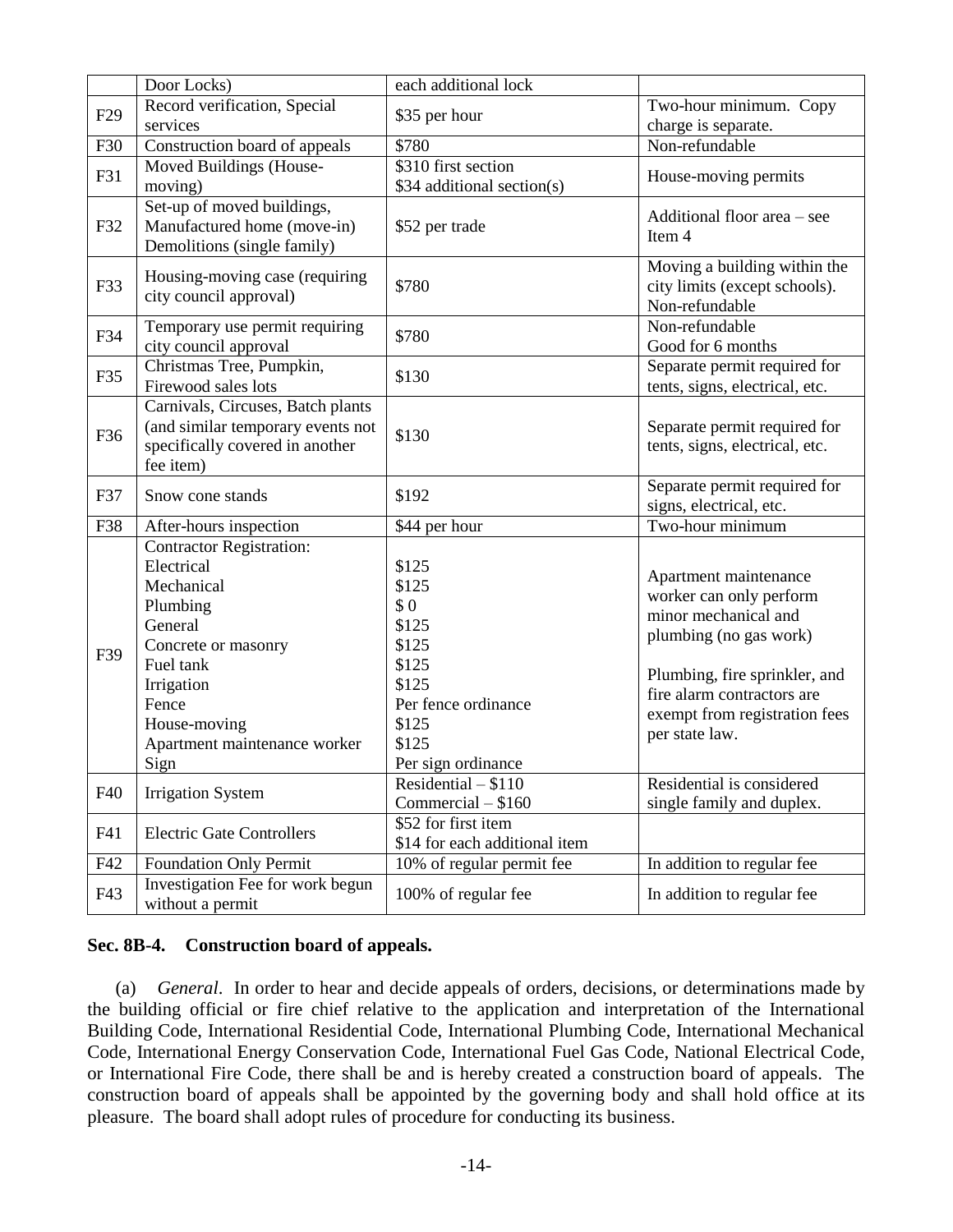(b) *Limitations on authority*. An application for appeal shall be based on a claim that the true intent of this code or the rules legally adopted thereunder have been incorrectly interpreted, the provisions of this code do not fully apply, or an equally good or better form of construction is proposed. The board shall have no authority to waive requirements of this code, but may only vary requirements to allow an alternate method or material when the alternate method or material would be as good as or better than the requirements of the code.

(c) *Appointment*. There shall be established the construction board of appeals consisting of seven (7) members as follows: one (1) interested citizen, one (1) master electrician or electrical contractor, one (1) master plumber or plumbing contractor, one (1) class "A" licensed mechanical (HVAC) contractor or mechanical engineer, one (1) home builder, one (1) representative from the fire protection industry, and one (1) licensed architect or engineer. The board shall be appointed by the city council. The building official and the fire chief are ex officio members of the board.

- (1) *Term of office*. Initially, four of the seven members of the construction board of appeals shall be appointed to serve for 2 years; and three of the members shall be appointed to serve 1 year. Thereafter, each member shall serve for a term of 2 years which shall expire upon the date of the first city council meeting in November of the year of expiration; however, if an appointment is not made by the city council meeting in November of the year of expiration, the member shall continue in office until reappointed or a successor has been appointed by the city council. Vacancies shall be filled for an unexpired term in the manner in which original appointments are made. Continued absence of any member from regular meetings of the board may, at the discretion of the city council, render the member subject to immediate removal from office.
- (2) *Conflict of interest*. No board member shall act in a case in which he or she has a conflict of interest.

(d) *Quorum*. Four members of the board constitute a quorum. In varying the application of any provision of the International Building Code, International Residential Code, International Plumbing Code, International Mechanical Code, International Energy Conservation Code, International Fuel Gas Code, National Electrical Code, or International Fire Code, or in modifying an order of a building official or the fire chief, affirmative votes of the majority present, but not less than 4 affirmative votes are required.

(e) *Records*. The building official shall act as secretary of the construction board of appeals and shall make a detailed record of all its proceedings, which set forth the reasons for its decisions, the vote of each member participating including abstentions, and the absence of a member.

(f) *Procedure*. The board may establish rules and regulations for its own procedure not inconsistent with the provisions of the International Building Code, International Residential Code, International Plumbing Code, International Mechanical Code, International Energy Conservation Code, International Fuel Gas Code, National Electrical Code, or International Fire Code. The board may meet at regular intervals, to be determined by the chairperson, and shall meet within 30 days after any notice of appeal has been received by the building official.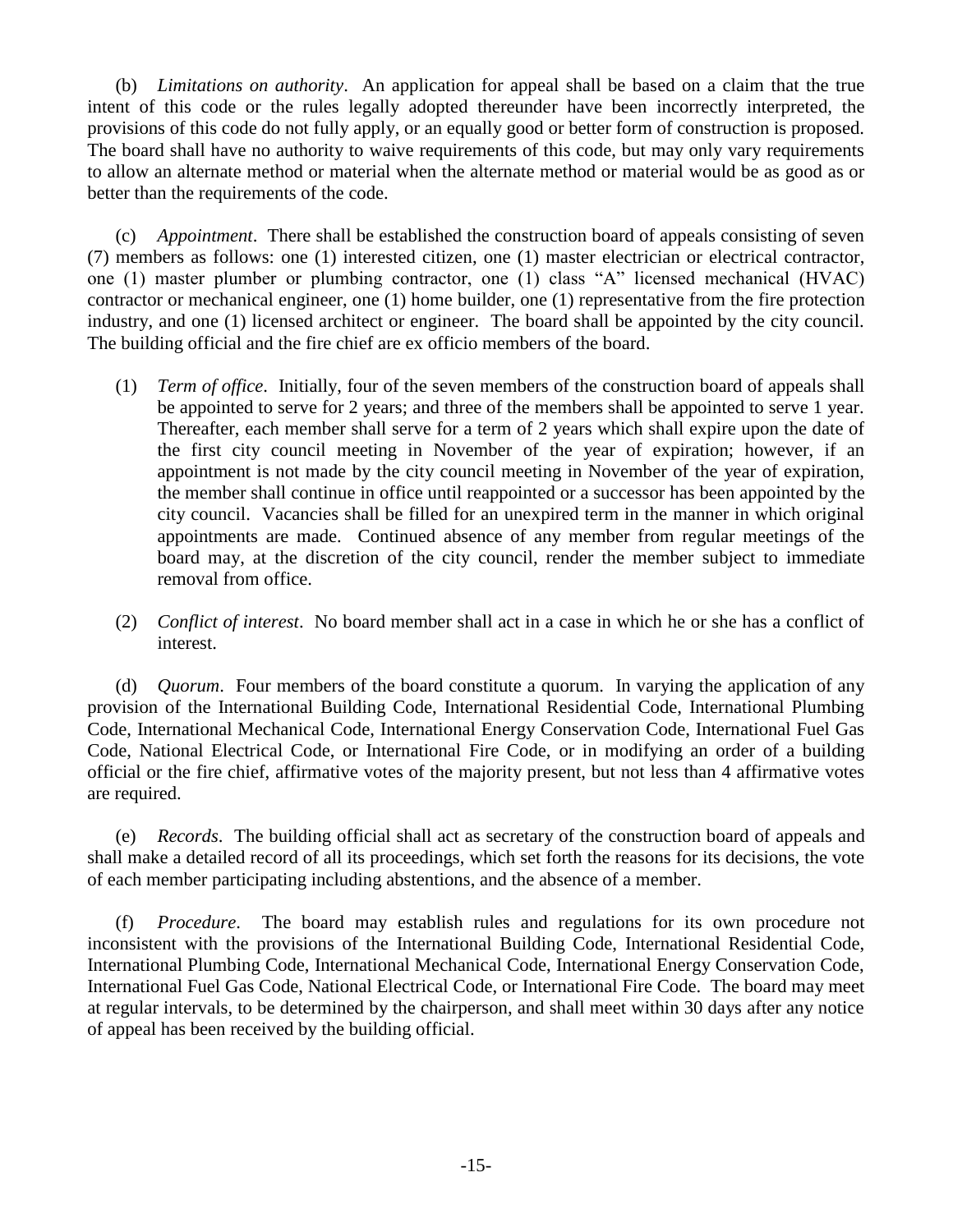(g) *Appeals--Time limit*. When the building official or fire chief rejects or refuses to approve the method of construction proposed to be followed in the erection or alteration of a building or structure, or when the owner of the building or structure claims that the provisions of this code do not apply, or that the true intent and meaning of a code, or any of its regulations have been misconstrued or wrongly interpreted, the owner of the building or structure, or his or her agent, may appeal the decision of the building official or fire chief to the construction board of appeals. The person appealing a decision of the building official or fire chief shall file the appeal in writing on a form provided by the building official and submit it with a fee, in accordance with this section, to the inspections department within 30 days after the decision is rendered by the building official or fire chief.

(h) *Decisions of the construction board of appeals*. The construction board of appeals, when on appeal to and after a hearing, may vary the application of any provision of a code when, in its opinion, enforcement would be unjust, and would be contrary to the spirit and purpose of a code, or public interest, or when, in its opinion the interpretation of the building official or fire chief should be modified or reversed. A decision of the construction board of appeals to vary the application of a provision of the International Building Code, International Residential Code, International Plumbing Code, International Mechanical Code, International Energy Conservation Code, International Fuel Gas Code, National Electrical Code, or International Fire Code, or to modify an order of the building official or fire chief shall specify in what manner such variation or modification is made, the conditions upon which it is made, and the reasons for it.

(i) *Decisions*. Each decision of the construction board of appeals is final, subject, however, to such remedy as any aggrieved party might have at law or in equity. Each decision shall be in writing and indicates the vote upon the decision. Each decision shall be promptly filed in the office of the building official, and shall be open to public inspections; the building official may send a certified copy by mail or otherwise to the appellant and keep a copy publicly posted in his or her office for two weeks after filing it. The construction board of appeals will, in each case, reach a decision without unreasonable or unnecessary delay. If a decision of the construction board of appeals reverses or modifies a refusal, order, or disallowance of the building official or fire chief, or varies the application of a provision of an applicable code, the building official or fire chief will immediately take action in accordance with the decision. If a decision of the construction board of appeals reverses or modifies a refusal, order, or disallowance of the building official or fire chief, or varies the application of a provision of an applicable code, the building official or fire chief will immediately take action in accordance with the decision.

### **Sec. 8B-5. Penalty.**

(a) A person commits an offense if the person violates a provision of the 2015 International Building Code, as adopted and amended by the City of Irving, allows another person to violate a provision of the 2015 International Building Code, as adopted and amended by the City of Irving, or fails to perform an act required of the person by the 2015 International Building Code, as adopted and amended by the City of Irving. A person commits a separate offense each day or portion of a day during which the violation is committed, allowed, or continued.

(b) An offense described in Section 8B-5(a) is a class "C" misdemeanor and shall be punishable by a fine not to exceed \$500.00. However, a fine for the violation of a provision of this chapter that governs fire safety, zoning, or public health and sanitation, including dumping or refuse, may not exceed \$2,000.00.